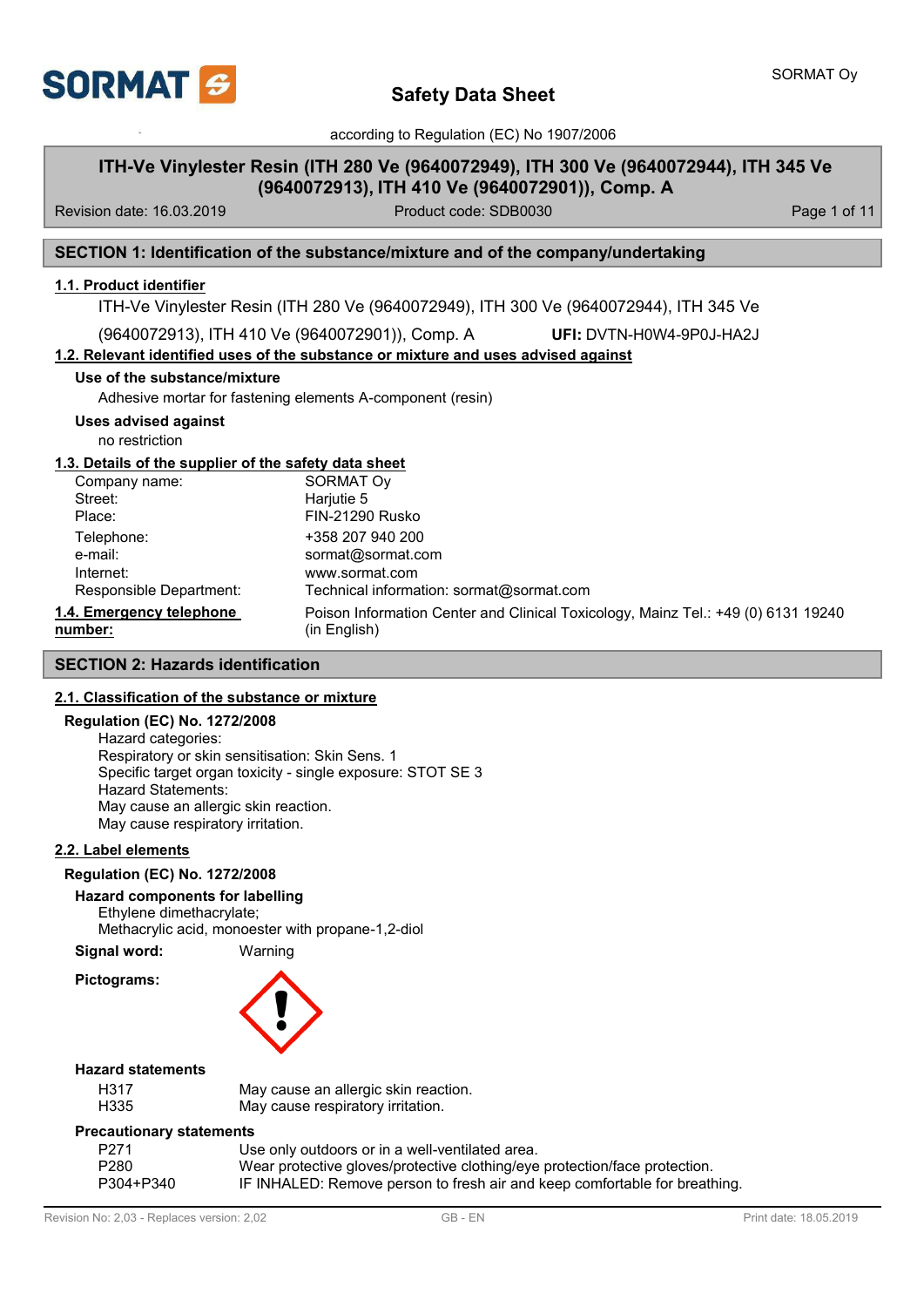

## **ITH-Ve Vinylester Resin (ITH 280 Ve (9640072949), ITH 300 Ve (9640072944), ITH 345 Ve (9640072913), ITH 410 Ve (9640072901)), Comp. A**

| Revision date: 16.03.2019                  | Product code: SDB0030                                                                                                                                                                                                                 | Page 2 of 11 |
|--------------------------------------------|---------------------------------------------------------------------------------------------------------------------------------------------------------------------------------------------------------------------------------------|--------------|
| P333+P313<br>P362+P364<br>P <sub>501</sub> | If skin irritation or rash occurs: Get medical advice/attention.<br>Take off contaminated clothing and wash it before reuse.<br>Dispose of contents/container in accordance with local/regional/national/international<br>regulation. |              |

#### **Additional advice on labelling**

For distribution to the general public:

P101 If medical advice is needed, have product container or label at hand.

P102 Keep out of the reach of children.

### **2.3. Other hazards**

No information available.

### **SECTION 3: Composition/information on ingredients**

### **3.2. Mixtures**

### **Hazardous components**

| CAS No     | <b>Chemical name</b>                               |              |                  |                           |  |
|------------|----------------------------------------------------|--------------|------------------|---------------------------|--|
|            | EC No                                              | Index No     | <b>REACH No</b>  |                           |  |
|            | <b>GHS Classification</b>                          |              |                  |                           |  |
| 97-90-5    | Ethylene dimethacrylate                            |              |                  | $10 - 59$                 |  |
|            | 202-617-2                                          | 607-114-00-5 | 01-2119965172-38 |                           |  |
|            | Skin Sens. 1, STOT SE 3; H317 H335                 |              |                  |                           |  |
| 27813-02-1 | Methacrylic acid, monoester with propane-1,2-diol  |              |                  |                           |  |
|            | 248-666-3                                          |              | 01-2119490226-37 |                           |  |
|            | Eye Irrit. 2, Skin Sens. 1; H319 H317              |              |                  |                           |  |
| 38668-48-3 | 1,1'-(p-Tolylimino)dipropan-2-ol                   |              |                  |                           |  |
|            | 254-075-1                                          |              | 01-2119980937-17 |                           |  |
|            | Acute Tox. 2, Aquatic Chronic 3; H300 H412         |              |                  |                           |  |
| 6846-50-0  | 1-Isopropyl-2,2-dimethyltrimethylene Diisobutyrate |              |                  | $\leq 1$<br>$\frac{0}{6}$ |  |
|            | 229-934-9                                          |              | 01-2119451093-47 |                           |  |
|            | Repr. 2, Aquatic Chronic 3; H361d H412             |              |                  |                           |  |

Full text of H and EUH statements: see section 16.

### **SECTION 4: First aid measures**

### **4.1. Description of first aid measures**

#### **General information**

Remove affected person from the danger area and lay down. Take off immediately all contaminated clothing and wash it before reuse. Get medical advice/attention if you feel unwell.

#### **After inhalation**

Provide fresh air. When in doubt or if symptoms are observed, get medical advice.

#### **After contact with skin**

After contact with skin, wash immediately with plenty of water and soap. Take off immediately all contaminated clothing and wash it before reuse. Medical treatment necessary.

#### **After contact with eyes**

Rinse immediately carefully and thoroughly with eye-bath or water. In case of eye irritation consult an ophthalmologist.

#### **After ingestion**

Do NOT induce vomiting. Rinse mouth thoroughly with water. Medical treatment necessary.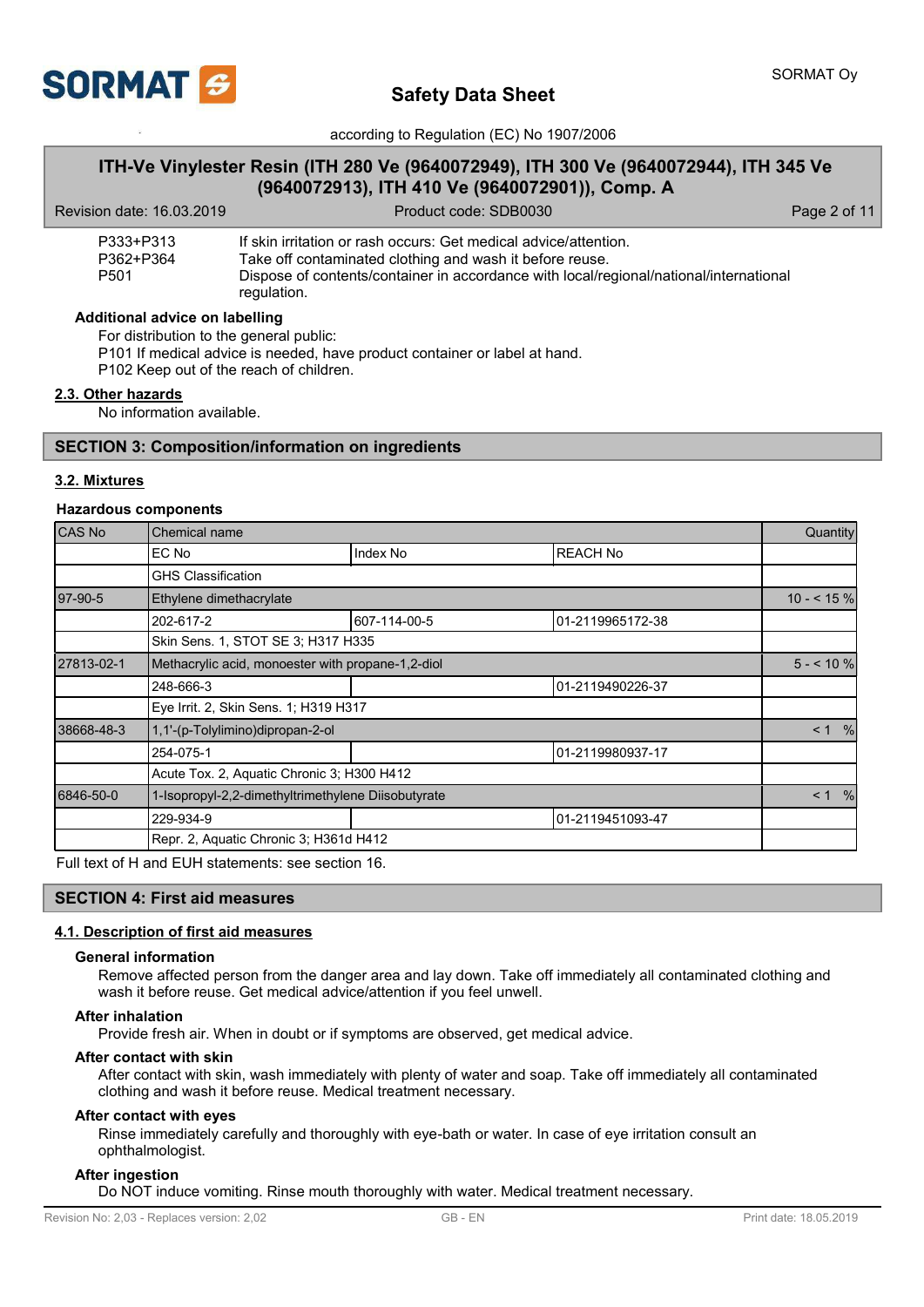

## **ITH-Ve Vinylester Resin (ITH 280 Ve (9640072949), ITH 300 Ve (9640072944), ITH 345 Ve (9640072913), ITH 410 Ve (9640072901)), Comp. A**

Revision date: 16.03.2019 **Product code: SDB0030** Product code: SDB0030 **Page 3 of 11** 

### **4.2. Most important symptoms and effects, both acute and delayed**

May cause an allergic skin reaction. May cause respiratory irritation.

### **4.3. Indication of any immediate medical attention and special treatment needed**

Treat symptomatically.

### **SECTION 5: Firefighting measures**

### **5.1. Extinguishing media**

### **Suitable extinguishing media**

Foam. Extinguishing powder Water spray jet Carbon dioxide (CO2).

#### **Unsuitable extinguishing media**

Full water jet

### **5.2. Special hazards arising from the substance or mixture**

Pyrolysis products, toxic Carbon monoxide

### **5.3. Advice for firefighters**

Wear a self-contained breathing apparatus and chemical protective clothing. Full protection suit. In case of fire and/or explosion do not breathe fumes.

#### **Additional information**

Suppress gases/vapours/mists with water spray jet. Collect contaminated fire extinguishing water separately. Do not allow entering drains or surface water.

### **SECTION 6: Accidental release measures**

### **6.1. Personal precautions, protective equipment and emergency procedures**

Use personal protective equipment as required. Provide adequate ventilation. Do not breathe gas/fumes/vapour/spray. Avoid contact with skin, eyes and clothes.

#### **6.2. Environmental precautions**

Do not allow to enter into surface water or drains.

#### **6.3. Methods and material for containment and cleaning up**

Collect spillage. Take up mechanically, placing in appropriate containers for disposal. Suitable material for taking up: Sand

Treat the recovered material as prescribed in the section on waste disposal. Retain contaminated washing water and dispose it.

### **6.4. Reference to other sections**

Safe handling: see section 7 Personal protection equipment: see section 8 Disposal: see section 13

### **SECTION 7: Handling and storage**

### **7.1. Precautions for safe handling**

### **Advice on safe handling**

Use only outdoors or in a well-ventilated area. Wear personal protection equipment (refer to section 8). Avoid contact with skin, eyes and clothes. When using do not eat, drink or smoke. Wash hands thoroughly after handling.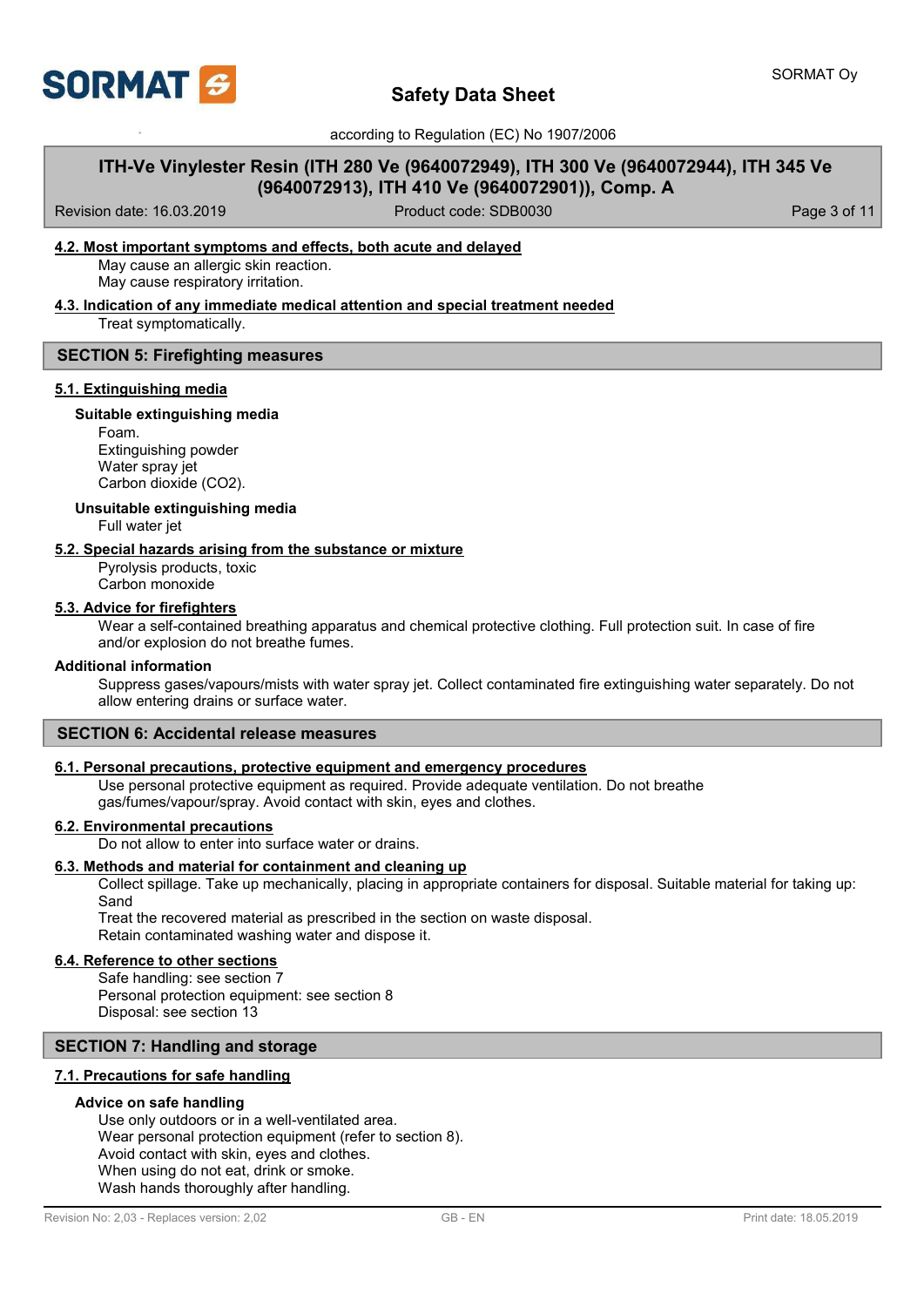

## **ITH-Ve Vinylester Resin (ITH 280 Ve (9640072949), ITH 300 Ve (9640072944), ITH 345 Ve (9640072913), ITH 410 Ve (9640072901)), Comp. A**

Revision date: 16.03.2019 **Product code: SDB0030** Page 4 of 11

Take off contaminated clothing and wash it before reuse.

### **7.2. Conditions for safe storage, including any incompatibilities**

### **Requirements for storage rooms and vessels**

Keep container tightly closed. Store in a place accessible by authorized persons only. Keep only in the original container in a cool, well-ventilated place.

## **Hints on joint storage**

Do not use for products which come into contact with the food stuffs.

### **Further information on storage conditions**

storage temperature: 5 - 25°C

### **7.3. Specific end use(s)**

Adhesive mortar for fastening elements A-component (resin)

### **SECTION 8: Exposure controls/personal protection**

### **8.1. Control parameters**

### **DNEL/DMEL values**

| l CAS No                 | Substance                                         |                |          |                        |
|--------------------------|---------------------------------------------------|----------------|----------|------------------------|
| DNEL type                |                                                   | Exposure route | Effect   | Value                  |
| 27813-02-1               | Methacrylic acid, monoester with propane-1,2-diol |                |          |                        |
| Worker DNEL, long-term   |                                                   | linhalation    | systemic | 14,7 mg/m <sup>3</sup> |
| Worker DNEL, long-term   |                                                   | Idermal        | systemic | 4,2 mg/kg bw/day       |
| Consumer DNEL, long-term |                                                   | linhalation    | systemic | $8,8 \text{ mg/m}^3$   |
| Consumer DNEL, long-term |                                                   | Idermal        | systemic | 2,5 mg/kg bw/day       |
| Consumer DNEL, long-term |                                                   | Ioral          | systemic | 2,5 mg/kg bw/day       |
| 38668-48-3               | 1,1'-(p-Tolylimino)dipropan-2-ol                  |                |          |                        |
| Worker DNEL, long-term   |                                                   | linhalation    | systemic | $2 \text{ mg/m}^3$     |
| Worker DNEL, long-term   |                                                   | Idermal        | systemic | 0,6 mg/kg bw/day       |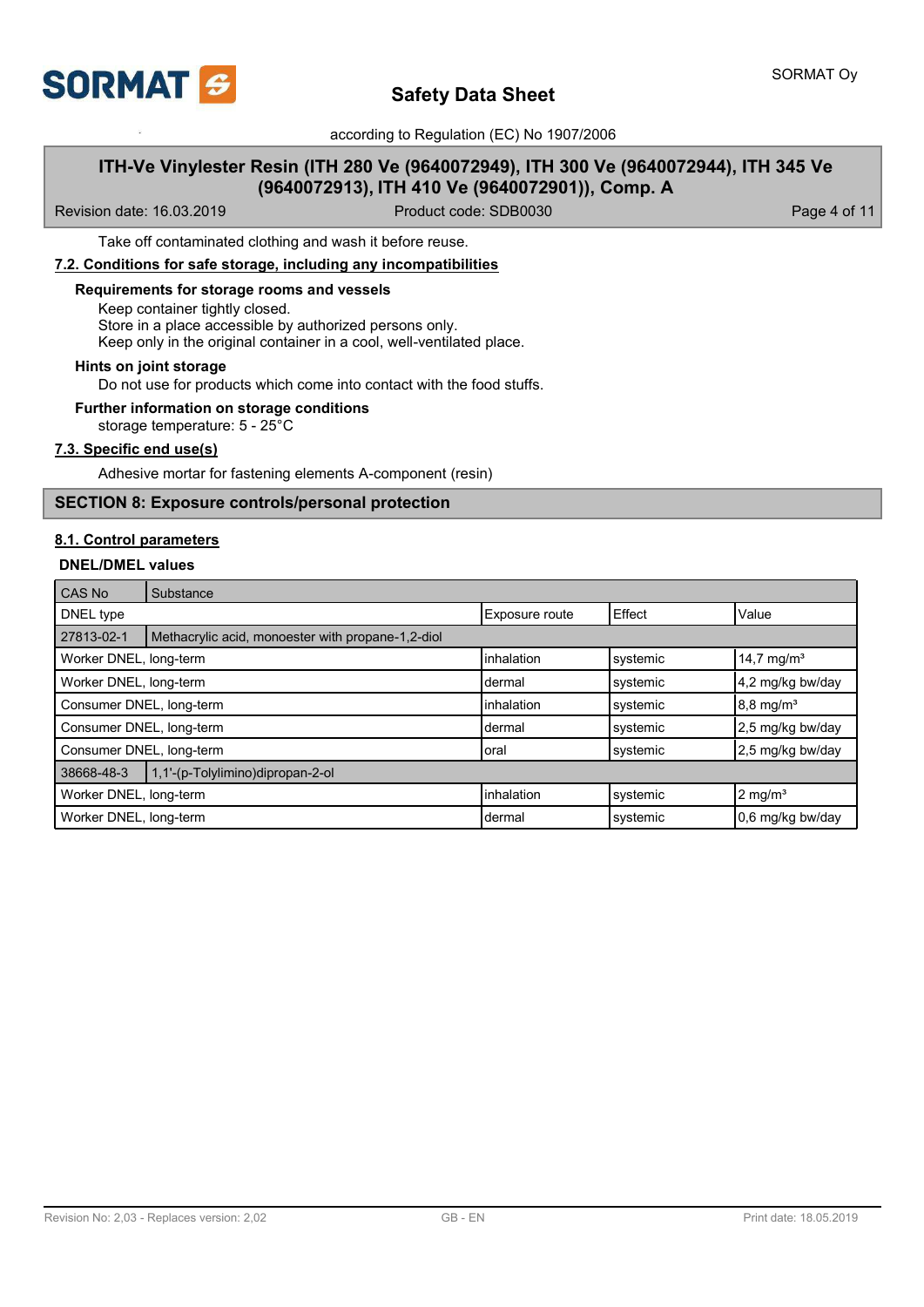

# **Safety Data Sheet**

according to Regulation (EC) No 1907/2006

## **ITH-Ve Vinylester Resin (ITH 280 Ve (9640072949), ITH 300 Ve (9640072944), ITH 345 Ve (9640072913), ITH 410 Ve (9640072901)), Comp. A**

Revision date: 16.03.2019 **Product code: SDB0030** Page 5 of 11

### **PNEC values**

| CAS No                    | Substance                                          |               |
|---------------------------|----------------------------------------------------|---------------|
| Environmental compartment |                                                    | Value         |
| 27813-02-1                | Methacrylic acid, monoester with propane-1,2-diol  |               |
| Freshwater                |                                                    | 0,904 mg/l    |
| Marine water              |                                                    | 0,904 mg/l    |
| Freshwater sediment       |                                                    | 6,28 mg/kg    |
| Marine sediment           |                                                    | 6,28 mg/kg    |
|                           | Micro-organisms in sewage treatment plants (STP)   | 10 mg/l       |
| Soil                      |                                                    | 0,727 mg/kg   |
| 38668-48-3                | 1,1'-(p-Tolylimino)dipropan-2-ol                   |               |
| Freshwater                |                                                    | 0,017 mg/l    |
| Marine water              |                                                    | 0,0017 mg/l   |
| Freshwater sediment       |                                                    | 0,0782 mg/kg  |
| Marine sediment           |                                                    | 0,00782 mg/kg |
|                           | Micro-organisms in sewage treatment plants (STP)   | 199,5 mg/l    |
| Soil                      |                                                    | 0,005 mg/kg   |
| 6846-50-0                 | 1-Isopropyl-2,2-dimethyltrimethylene Diisobutyrate |               |
|                           |                                                    |               |
| Freshwater                |                                                    | 0,014 mg/l    |
| Marine water              |                                                    | ,0014 mg/l    |
| Freshwater sediment       |                                                    | $1,15$ mg/kg  |

### **Additional advice on limit values**

To date, no national critical limit values exist.

### **8.2. Exposure controls**



#### **Appropriate engineering controls**

Provide adequate ventilation. If local exhaust ventilation is not possible or not sufficient, the entire working area must be ventilated by technical means.

### **Protective and hygiene measures**

Take off contaminated clothing and wash it before reuse. Draw up and observe skin protection programme. Wash hands thoroughly after handling. When using do not eat, drink or smoke.

#### **Eye/face protection**

Wear eye protection/face protection. Safety goggles with side shields are recommended.

### **Hand protection**

Recommended material: NBR (Nitrile rubber) Breakthrough time: > 480 min Thickness of the glove material: 0,5 mm DIN-/EN-Norms: EN 374

When handling with chemical substances, protective gloves must be worn with the CE-label including the four control digits. For special purposes, it is recommended to check the resistance to chemicals of the protective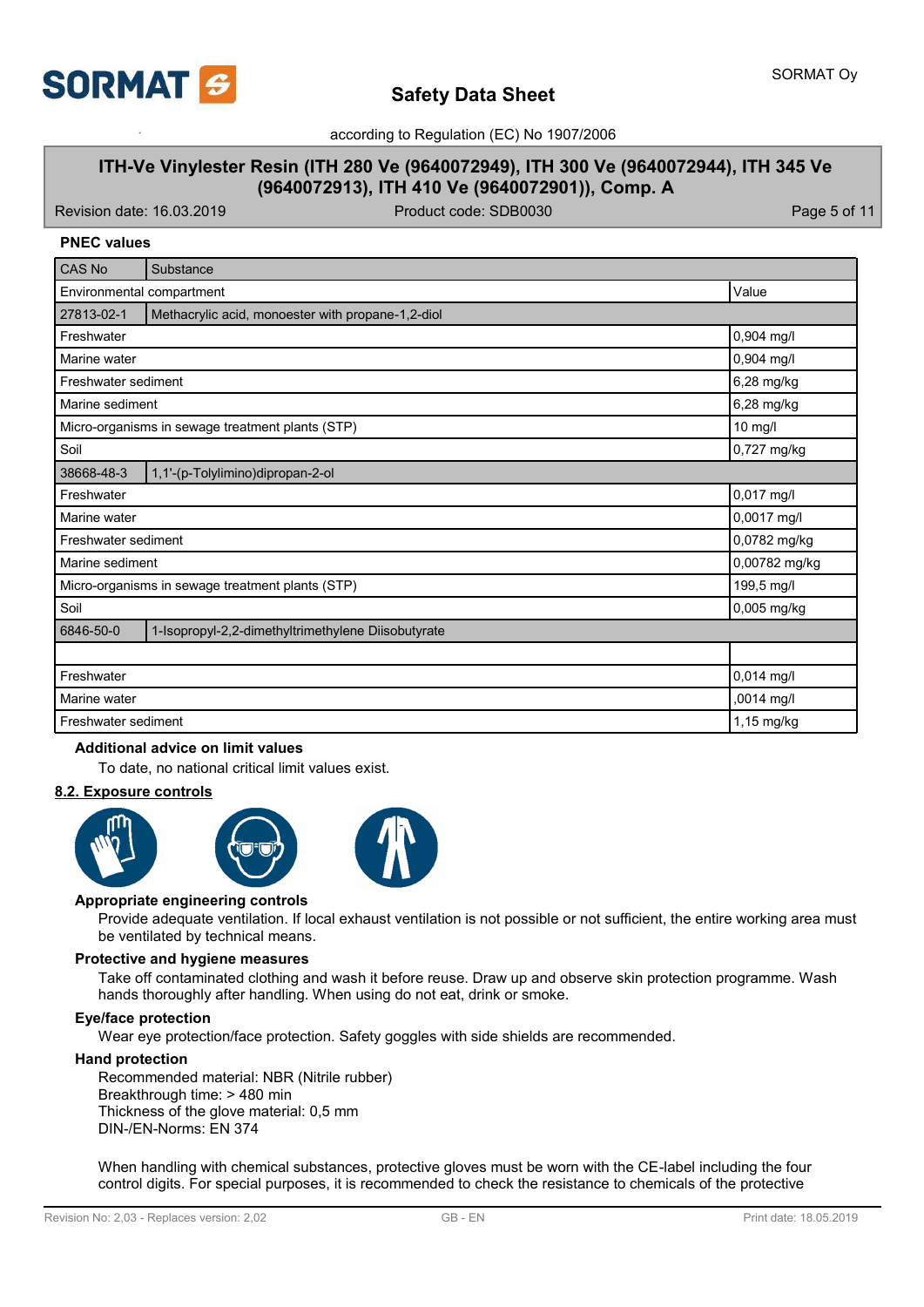

## **ITH-Ve Vinylester Resin (ITH 280 Ve (9640072949), ITH 300 Ve (9640072944), ITH 345 Ve (9640072913), ITH 410 Ve (9640072901)), Comp. A**

Revision date: 16.03.2019 **Product code: SDB0030** Page 6 of 11

gloves mentioned above together with the supplier of these gloves.

### **Skin protection**

Wear suitable protective clothing.

## **Respiratory protection**

In case of inadequate ventilation wear respiratory protection. Respiratory protection with combination filter A1P2 (organic gases/vapors and particles)

### **SECTION 9: Physical and chemical properties**

### **9.1. Information on basic physical and chemical properties**

| Physical state:<br>Colour:                     | Paste<br>light beige                                                            |                                  |
|------------------------------------------------|---------------------------------------------------------------------------------|----------------------------------|
| pH-Value:                                      |                                                                                 | not determined                   |
| Changes in the physical state                  |                                                                                 |                                  |
| Melting point:                                 |                                                                                 | not determined                   |
| Initial boiling point and boiling range:       |                                                                                 | not determined                   |
| Flash point:                                   |                                                                                 | not applicable                   |
| <b>Flammability</b><br>Solid:                  |                                                                                 | not determined                   |
| Gas:                                           |                                                                                 | not applicable                   |
| Lower explosion limits:                        |                                                                                 | not determined                   |
| Upper explosion limits:                        |                                                                                 | not determined                   |
| <b>Auto-ignition temperature</b>               |                                                                                 |                                  |
| Solid:<br>Gas:                                 |                                                                                 | not determined<br>not applicable |
| Decomposition temperature:                     |                                                                                 | not determined                   |
| <b>Oxidizing properties</b><br>Not oxidising.  |                                                                                 |                                  |
| Vapour pressure:                               |                                                                                 | not determined                   |
| Density (at 20 °C):                            |                                                                                 | 1,71 $g/cm3$                     |
| Water solubility:                              | The study does not need to be conducted<br>because the substance is known to be | insoluble in water.              |
| Solubility in other solvents<br>not determined |                                                                                 |                                  |
| Partition coefficient:                         |                                                                                 | not determined                   |
| Vapour density:                                |                                                                                 | not determined                   |
| Evaporation rate:                              |                                                                                 | not determined                   |
| 9.2. Other information                         |                                                                                 |                                  |
| Solid content:                                 |                                                                                 | not determined                   |
|                                                |                                                                                 |                                  |

## **SECTION 10: Stability and reactivity**

### **10.1. Reactivity**

No hazardous reaction when handled and stored according to provisions.

### **10.2. Chemical stability**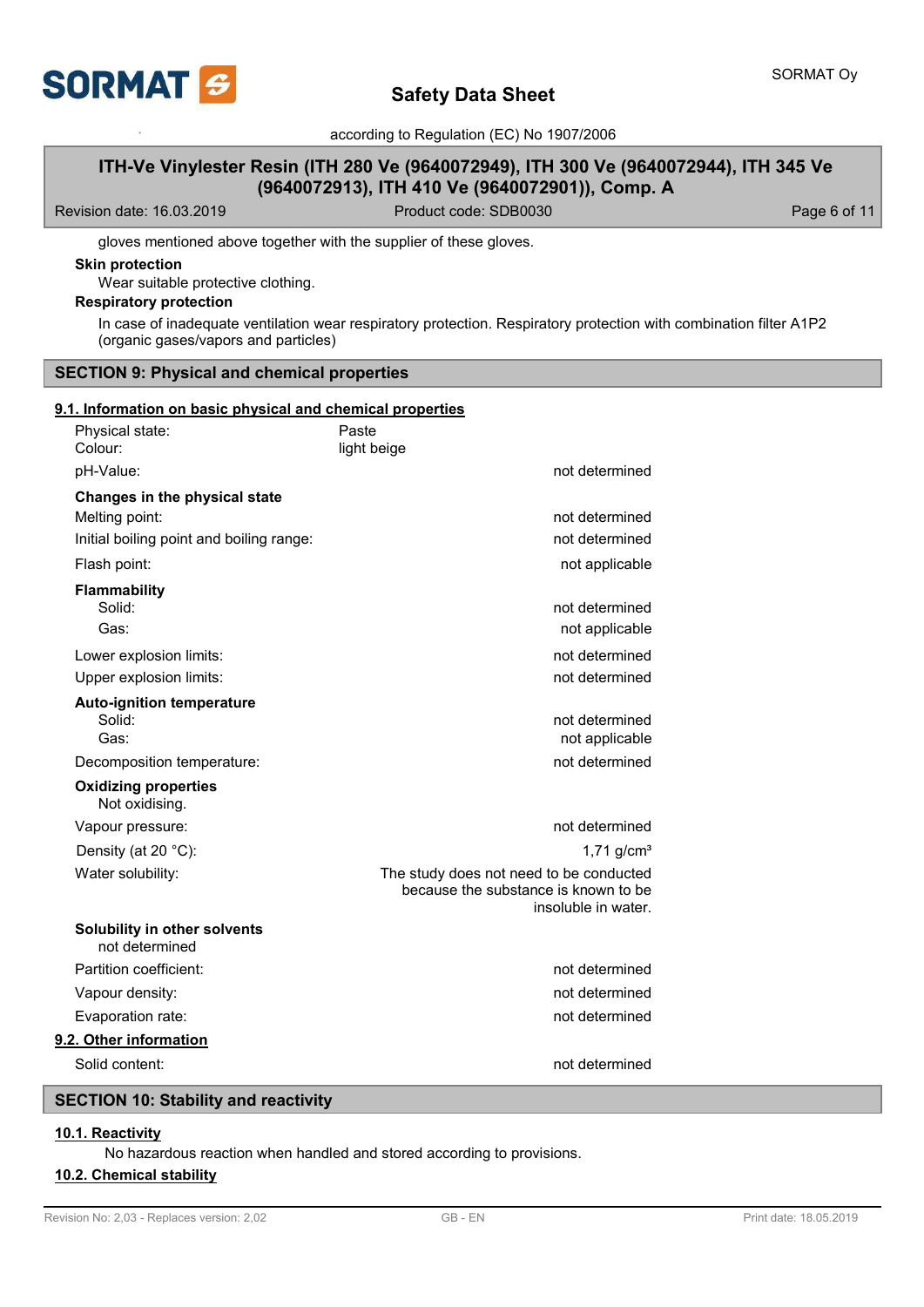

## **ITH-Ve Vinylester Resin (ITH 280 Ve (9640072949), ITH 300 Ve (9640072944), ITH 345 Ve (9640072913), ITH 410 Ve (9640072901)), Comp. A**

Revision date: 16.03.2019 **Product code: SDB0030** Page 7 of 11

The product is stable under storage at normal ambient temperatures.

**10.3. Possibility of hazardous reactions**

Response: Oxidising agent, strong

### **10.4. Conditions to avoid**

Heat. Keep cool. Protect from sunlight.

### **10.5. Incompatible materials**

No information available.

### **10.6. Hazardous decomposition products**

No known hazardous decomposition products.

### **SECTION 11: Toxicological information**

### **11.1. Information on toxicological effects**

#### **Acute toxicity**

| CAS No     | Chemical name                                      |               |        |            |        |        |  |  |
|------------|----------------------------------------------------|---------------|--------|------------|--------|--------|--|--|
|            | Exposure route                                     | Dose          |        | Species    | Source | Method |  |  |
| 97-90-5    | Ethylene dimethacrylate                            |               |        |            |        |        |  |  |
|            | oral                                               | LD50<br>mg/kg | 8700   | Rat        |        |        |  |  |
| 27813-02-1 | Methacrylic acid, monoester with propane-1,2-diol  |               |        |            |        |        |  |  |
|            | oral                                               | LD50<br>mg/kg | 11200  | Rat        |        |        |  |  |
|            | dermal                                             | LD50<br>mg/kg | > 5000 | Rabbit     |        |        |  |  |
| 38668-48-3 | 1,1'-(p-Tolylimino)dipropan-2-ol                   |               |        |            |        |        |  |  |
|            | oral                                               | LD50<br>mg/kg | 27,5   | Rat        |        |        |  |  |
| 6846-50-0  | 1-Isopropyl-2,2-dimethyltrimethylene Diisobutyrate |               |        |            |        |        |  |  |
|            | oral                                               | LD50<br>mg/kg | 3200   | Rat        |        |        |  |  |
|            | dermal                                             | LD50<br>mg/kg | 18900  | Guinea pig |        |        |  |  |

### **Additional information on tests**

The mixture is classified as hazardous according to regulation (EC) No 1272/2008 [CLP].

## **SECTION 12: Ecological information**

## **12.1. Toxicity**

The product is not: Ecotoxic.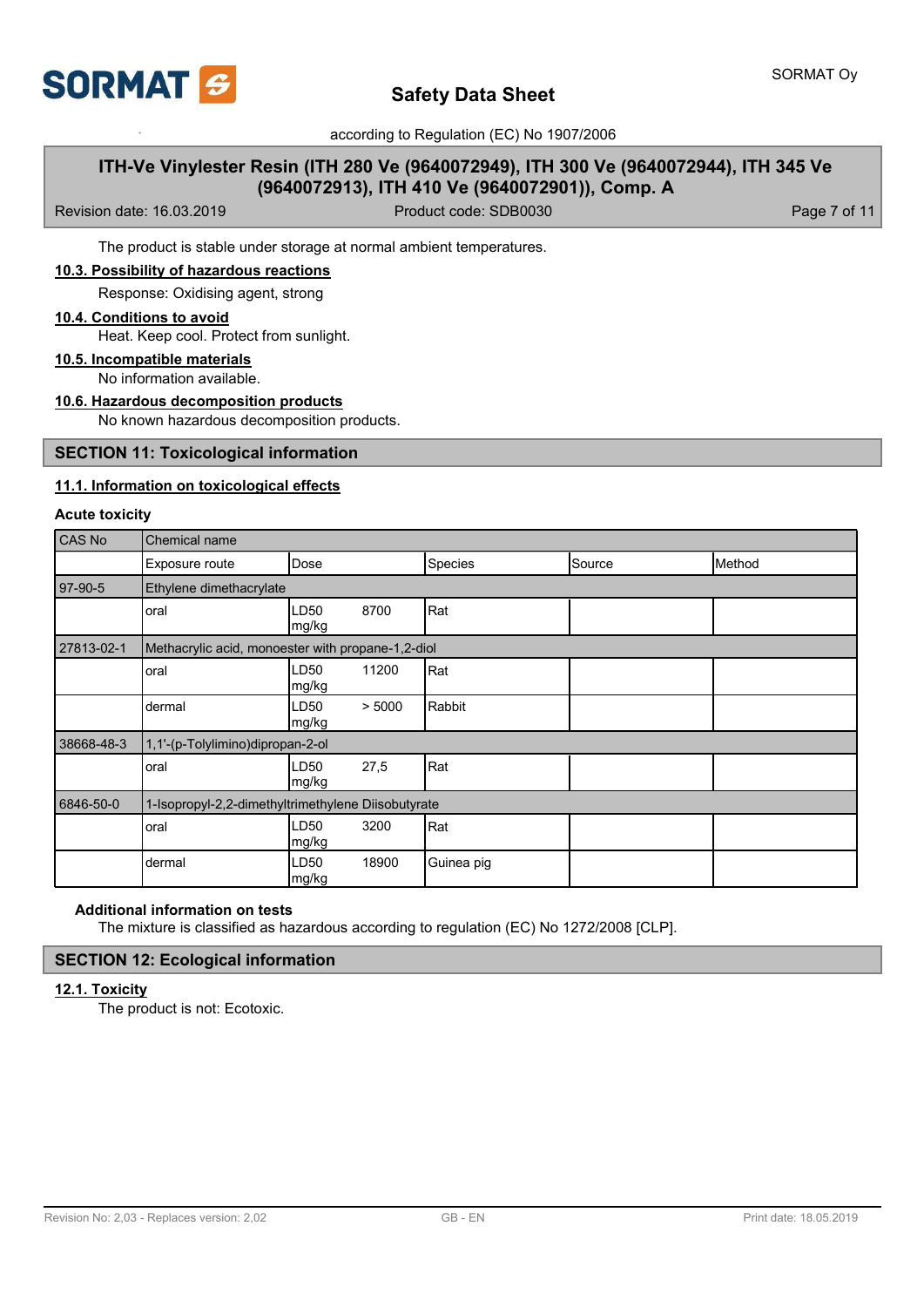

## **ITH-Ve Vinylester Resin (ITH 280 Ve (9640072949), ITH 300 Ve (9640072944), ITH 345 Ve (9640072913), ITH 410 Ve (9640072901)), Comp. A**

Revision date: 16.03.2019 **Product code: SDB0030** Product code: SDB0030

| CAS No     | <b>Chemical name</b>                              |                          |             |                 |                    |        |        |
|------------|---------------------------------------------------|--------------------------|-------------|-----------------|--------------------|--------|--------|
|            | Aquatic toxicity                                  | Dose                     |             |                 | [[h]   [d] Species | Source | Method |
| $97-90-5$  | Ethylene dimethacrylate                           |                          |             |                 |                    |        |        |
|            | Crustacea toxicity                                | <b>NOEC</b>              | $13,2$ mg/l | 2 <sub>d</sub>  |                    |        |        |
| 27813-02-1 | Methacrylic acid, monoester with propane-1,2-diol |                          |             |                 |                    |        |        |
|            | Acute fish toxicity                               | LC50                     | 379 mg/l    | 96 h            |                    |        |        |
|            | Acute crustacea toxicity                          | EC <sub>50</sub><br>mg/l | >143        | 48 hl           |                    |        |        |
|            | Algea toxicity                                    | <b>NOEC</b><br>mg/l      | >97.2       | 3 <sub>d</sub>  |                    |        |        |
|            | Crustacea toxicity                                | <b>NOEC</b>              | 45,2 mg/l   | 21 <sub>d</sub> |                    |        |        |

### **12.2. Persistence and degradability**

The product has not been tested.

| CAS No     | <b>I</b> Chemical name                            |        |    |         |
|------------|---------------------------------------------------|--------|----|---------|
|            | <b>I</b> Method                                   | IValue |    | lSource |
|            | <b>IEvaluation</b>                                |        |    |         |
| 27813-02-1 | Methacrylic acid, monoester with propane-1,2-diol |        |    |         |
|            | OECD 310                                          | 81%    | 28 |         |

### **12.3. Bioaccumulative potential**

The product has not been tested.

## **Partition coefficient n-octanol/water**

| <b>CAS No</b> | Chemical<br>name                   | Pow<br>Loa |
|---------------|------------------------------------|------------|
| 38668-48-3    | -<br>blvlimino)dipropan-2-ol<br>-w | <u>.</u>   |

#### **12.4. Mobility in soil**

The product has not been tested.

#### **12.5. Results of PBT and vPvB assessment**

The product has not been tested.

### **12.6. Other adverse effects**

No information available.

#### **Further information**

Do not allow to enter into surface water or drains. Do not allow to enter into soil/subsoil.

### **SECTION 13: Disposal considerations**

### **13.1. Waste treatment methods**

### **Advice on disposal**

The following waste code numbers from the European Waste Catalog (EWC) are considered as recommendations. Dispose of waste according to applicable legislation. Do not allow to enter into surface water or drains. Do not allow to enter into soil/subsoil.

### **Waste disposal number of waste from residues/unused products**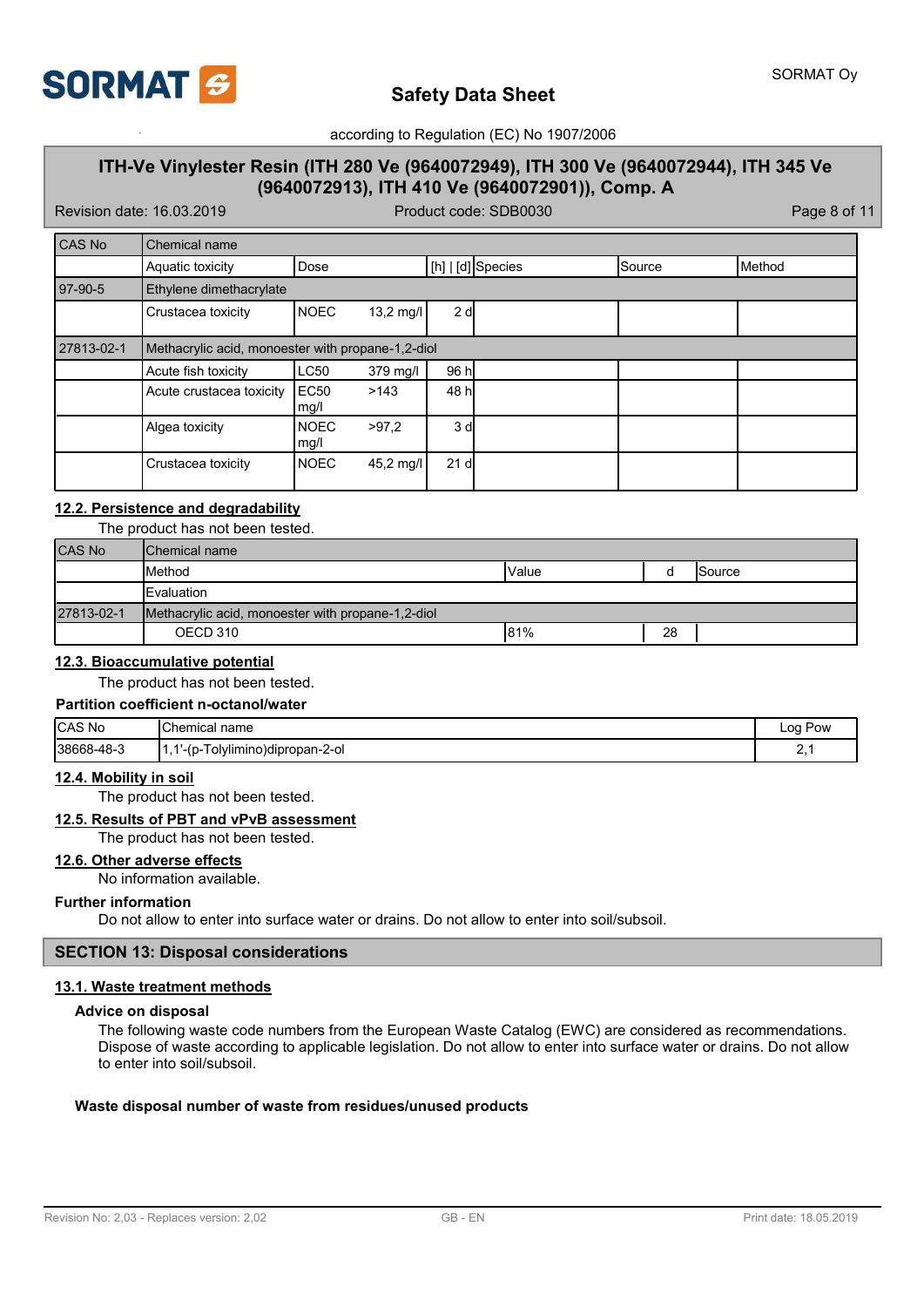

## **ITH-Ve Vinylester Resin (ITH 280 Ve (9640072949), ITH 300 Ve (9640072944), ITH 345 Ve (9640072913), ITH 410 Ve (9640072901)), Comp. A**

Revision date: 16.03.2019 Product code: SDB0030 Page 9 of 11

080409 WASTES FROM THE MANUFACTURE, FORMULATION, SUPPLY AND USE (MFSU) OF COATINGS (PAINTS, VARNISHES AND VITREOUS ENAMELS), ADHESIVES, SEALANTS AND PRINTING INKS; wastes from MFSU of adhesives and sealants (including waterproofing products); waste adhesives and sealants containing organic solvents or other hazardous substances; hazardous waste

### **Waste disposal number of used product**

WASTES FROM THE MANUFACTURE, FORMULATION, SUPPLY AND USE (MFSU) OF COATINGS (PAINTS, VARNISHES AND VITREOUS ENAMELS), ADHESIVES, SEALANTS AND PRINTING INKS; wastes from MFSU of adhesives and sealants (including waterproofing products); waste adhesives and sealants containing organic solvents or other hazardous substances; hazardous waste 080409

### **Waste disposal number of contaminated packaging**

WASTE PACKAGING; ABSORBENTS, WIPING CLOTHS, FILTER MATERIALS AND PROTECTIVE CLOTHING NOT OTHERWISE SPECIFIED; packaging (including separately collected municipal packaging waste); packaging containing residues of or contaminated by hazardous substances; hazardous waste 150110

### **SECTION 14: Transport information**

### **Land transport (ADR/RID)**

| 14.1. UN number:                                                                           | No dangerous good in sense of this transport regulation. |
|--------------------------------------------------------------------------------------------|----------------------------------------------------------|
| 14.2. UN proper shipping name:                                                             | No dangerous good in sense of this transport regulation. |
| 14.3. Transport hazard class(es):                                                          | No dangerous good in sense of this transport regulation. |
| 14.4. Packing group:                                                                       | No dangerous good in sense of this transport regulation. |
| Inland waterways transport (ADN)                                                           |                                                          |
| 14.1. UN number:                                                                           | No dangerous good in sense of this transport regulation. |
| 14.2. UN proper shipping name:                                                             | No dangerous good in sense of this transport regulation. |
| 14.3. Transport hazard class(es):                                                          | No dangerous good in sense of this transport regulation. |
| 14.4. Packing group:                                                                       | No dangerous good in sense of this transport regulation. |
| <b>Marine transport (IMDG)</b>                                                             |                                                          |
| 14.1. UN number:                                                                           | No dangerous good in sense of this transport regulation. |
| 14.2. UN proper shipping name:                                                             | No dangerous good in sense of this transport regulation. |
| 14.3. Transport hazard class(es):                                                          | No dangerous good in sense of this transport regulation. |
| 14.4. Packing group:                                                                       | No dangerous good in sense of this transport regulation. |
| Air transport (ICAO-TI/IATA-DGR)                                                           |                                                          |
| 14.1. UN number:                                                                           | No dangerous good in sense of this transport regulation. |
| 14.2. UN proper shipping name:                                                             | No dangerous good in sense of this transport regulation. |
| 14.3. Transport hazard class(es):                                                          | No dangerous good in sense of this transport regulation. |
| 14.4. Packing group:                                                                       | No dangerous good in sense of this transport regulation. |
| 14.5. Environmental hazards                                                                |                                                          |
| <b>ENVIRONMENTALLY HAZARDOUS:</b>                                                          | no                                                       |
| 14.6. Special precautions for user<br>No information available.                            |                                                          |
| 14.7. Transport in bulk according to Annex II of Marpol and the IBC Code<br>not applicable |                                                          |

### **SECTION 15: Regulatory information**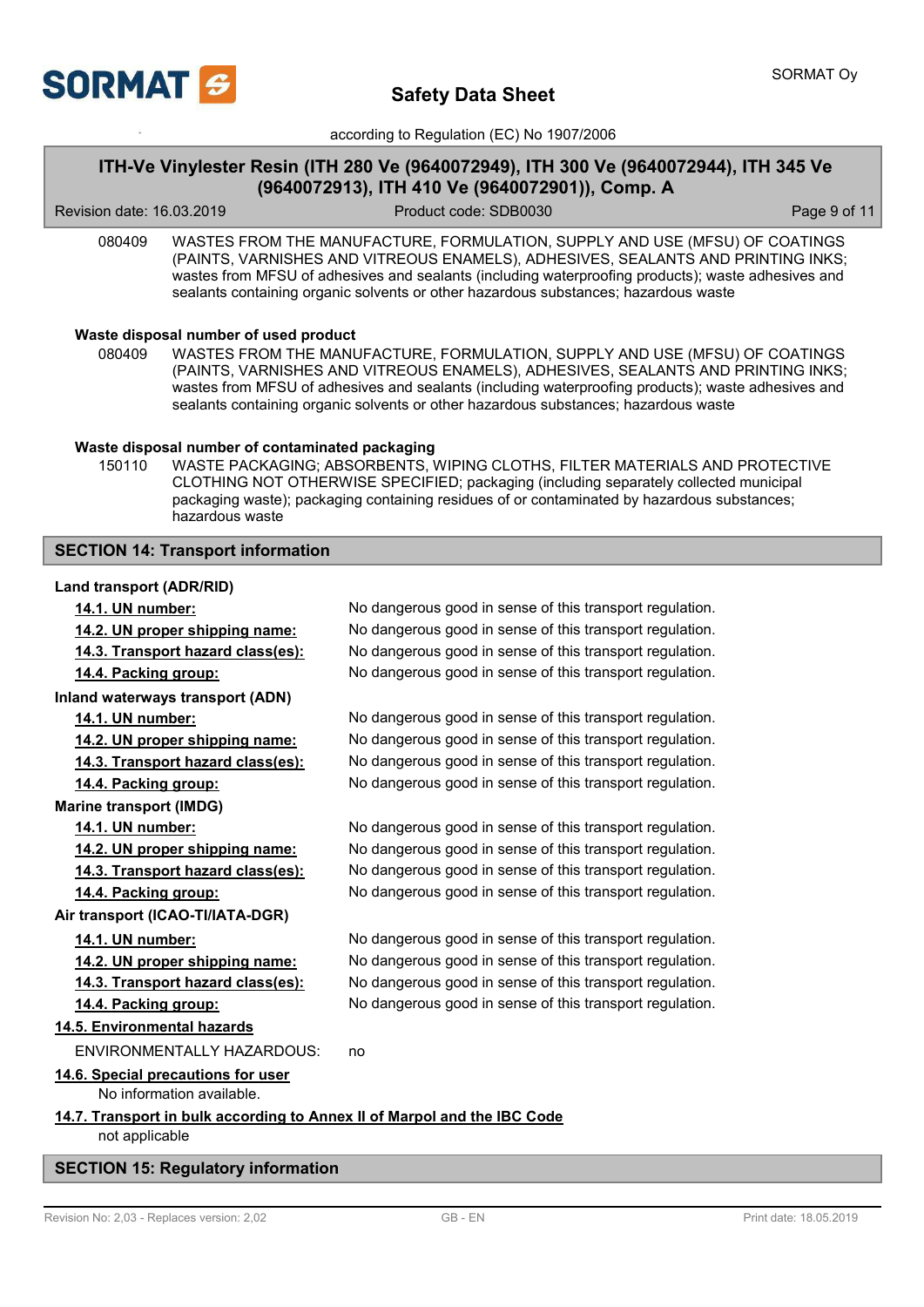

## **ITH-Ve Vinylester Resin (ITH 280 Ve (9640072949), ITH 300 Ve (9640072944), ITH 345 Ve (9640072913), ITH 410 Ve (9640072901)), Comp. A**

Revision date: 16.03.2019 **Product code: SDB0030** Page 10 of 11

### **15.1. Safety, health and environmental regulations/legislation specific for the substance or mixture**

#### **EU regulatory information**

Information according to 2012/18/EU (SEVESO III): Not subject to 2012/18/EU (SEVESO III)

# **Additional information**

VOC content: 6,9 % (DIN EN ISO 11890-2)

To follow: 850/2004/EC , 79/117/EEC , 689/2008/EC

### **National regulatory information**

Employment restrictions:

Water contaminating class (D): 1 - slightly water contaminating

Observe restrictions to employment for juvenils according to the 'juvenile work protection guideline' (94/33/EC). Skin resorption/Sensitization: Causes allergic hypersensitivity reactions.

### **15.2. Chemical safety assessment**

Chemical safety assessments for substances in this mixture were not carried out.

### **SECTION 16: Other information**

### **Changes**

This data sheet contains changes from the previous version in section(s): 1.1 (UFI).

### **Abbreviations and acronyms**

ADN: Accord européen relativ au transport international des marchandises Dangereuses par voie de Navigation (European Agreement concerning the International Carriage of Dangerous Goods by Inland Waterways) ADR: Accord européen sur le transport des marchandises dangereuses par route (European Agreement concerning the International Carriage of Dangerous Goods by Road) CAS: Chemical Abstracts Service CLP: Classification, Labeling and Packaging DMEL: Derived Minimal Effect level DNEL: Derived No Effect Level EC50: Effective concentration, 50% ErC50: EC50 in terms of reduction of growth rate IATA: International Air Transport Association IATA-DGR: Dangerous Goods Regulations (DRG) for the air transport (IATA) IMDG: International Maritime Code for Dangerous Goods LC50: Lethal concentration, 50% LD50: Lethal dose, 50% NOEC: No Observed Effect Concentration OECD: Oragnisation for Economic Co-operation and Development PBT: persistent, bioaccumulative and toxic vPvB: very persistent and very bioaccumulative PNEC: Predicted No Effect Concentration REACH: Registration, Evaluation, Authorisation and Restriction of Chemicals RID: Règlement concernant le transport international ferroviaire de marchandises dangereuses (Regulations Concerning the International Carriage of Dangerous Goods by Rail) VOC: Volatile organic compound Acute Tox. 2: Acute toxicity, Category 2 Aquatic Chronic 3: Long-term aquatic hazard, Category 3 Eye Irrit. 2: Serious eye damage/eye irritation, Category 2 Skin Sens. 1: Skin sensitilization, Category 1 STOT SE 3: Specific target organ toxicity (single exposure), Category 3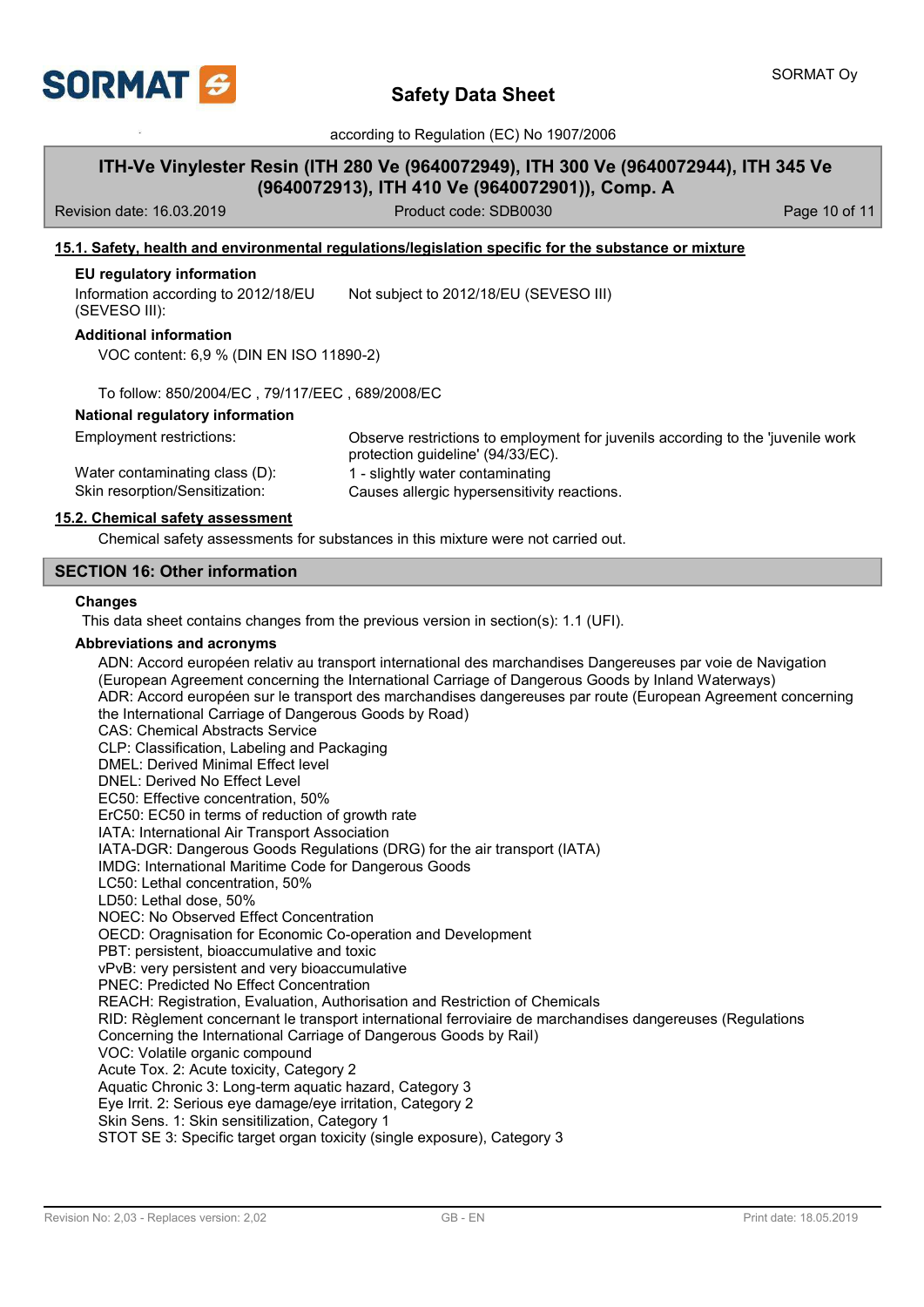

## **ITH-Ve Vinylester Resin (ITH 280 Ve (9640072949), ITH 300 Ve (9640072944), ITH 345 Ve (9640072913), ITH 410 Ve (9640072901)), Comp. A**

Revision date: 16.03.2019 Product code: SDB0030 Page 11 of 11

### **Classification for mixtures and used evaluation method according to Regulation (EC) No. 1272/2008 [CLP]**

| Classification     | Classification procedure |
|--------------------|--------------------------|
| Skin Sens. 1: H317 | Calculation method       |
| STOT SE 3: H335    | Calculation method       |

### **Relevant H and EUH statements (number and full text)**

| H <sub>300</sub> | Fatal if swallowed.                                |
|------------------|----------------------------------------------------|
| H317             | May cause an allergic skin reaction.               |
| H <sub>319</sub> | Causes serious eye irritation.                     |
| H335             | May cause respiratory irritation.                  |
| H361d            | Suspected of damaging the unborn child.            |
| H412             | Harmful to aquatic life with long lasting effects. |

### **Further Information**

The above information describes exclusively the safety requirements of the product and is based on our present-day knowledge. The information is intended to give you advice about the safe handling of the product named in this safety data sheet, for storage, processing, transport and disposal. The information cannot be transferred to other products. In the case of mixing the product with other products or in the case of processing, the information on this safety data sheet is not necessarily valid for the new made-up material.

*(The data for the hazardous ingredients were taken respectively from the last version of the sub-contractor's safety data sheet.)*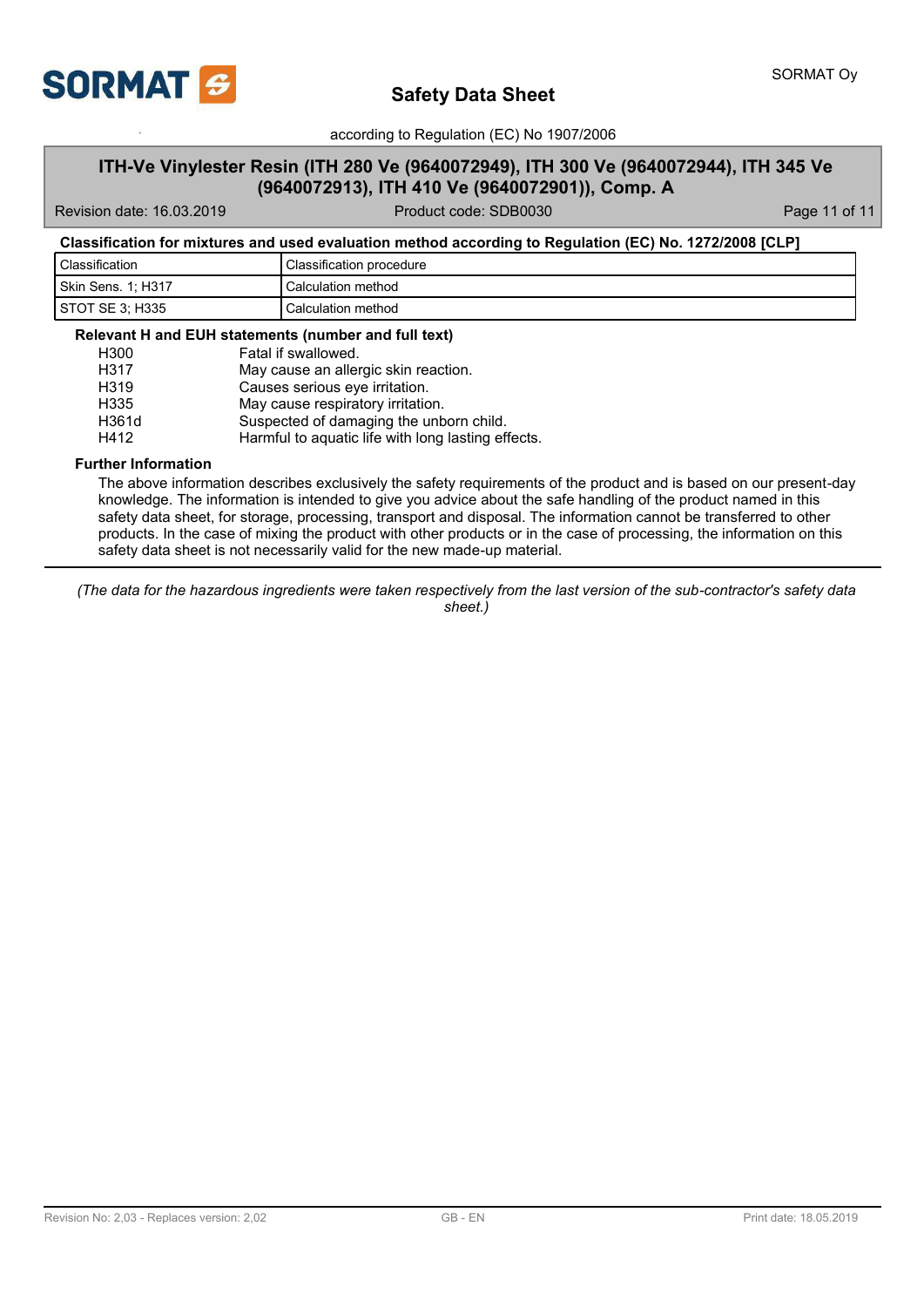

## **ITH-Ve Vinylester Resin (ITH 280 Ve (9640072949), ITH 300 Ve (9640072944), ITH 345 Ve (9640072913), ITH 410 Ve (9640072901)), Comp. B**

Revision date: 21.03.2019 **Product code: SDB0020** Product code: SDB0020

### **SECTION 1: Identification of the substance/mixture and of the company/undertaking**

### **1.1. Product identifier**

ITH-Ve Vinylester Resin (ITH 280 Ve (9640072949), ITH 300 Ve (9640072944), ITH 345 Ve

(9640072913), ITH 410 Ve (9640072901)), Comp. B **UFI:** 0YTN-10KH-MP01-6NNM

### **1.2. Relevant identified uses of the substance or mixture and uses advised against**

### **Use of the substance/mixture**

compound mortar B-component (hardener)

**Uses advised against**

no restriction

### **1.3. Details of the supplier of the safety data sheet**

| Company name:            | SORMAT Oy                                                                         |
|--------------------------|-----------------------------------------------------------------------------------|
| Street:                  | Harjutie 5                                                                        |
| Place:                   | <b>FIN-21290 Rusko</b>                                                            |
| Telephone:               | +358 207 940 200                                                                  |
| e-mail:                  | sormat@sormat.com                                                                 |
| Internet:                | www.sormat.com                                                                    |
| Responsible Department:  | Technical information: sormat@sormat.com                                          |
| 1.4. Emergency telephone | Poison Information Center and Clinical Toxicology, Mainz Tel.: +49 (0) 6131 19240 |
| number:                  | (in English)                                                                      |

### **SECTION 2: Hazards identification**

### **2.1. Classification of the substance or mixture**

### **Regulation (EC) No. 1272/2008**

Hazard categories: Serious eye damage/eye irritation: Eye Irrit. 2 Respiratory or skin sensitisation: Skin Sens. 1 Hazard Statements: Causes serious eye irritation. May cause an allergic skin reaction.

### **2.2. Label elements**

#### **Regulation (EC) No. 1272/2008**

### **Hazard components for labelling**

Dibenzoyl peroxide

**Signal word:** Warning **Pictograms:**



### **Hazard statements**

| H319 | Causes serious eye irritation.       |
|------|--------------------------------------|
| H317 | May cause an allergic skin reaction. |

### **Precautionary statements**

| P261      | Avoid breathing vapour.                                                    |
|-----------|----------------------------------------------------------------------------|
| P280      | Wear protective gloves/protective clothing/eye protection/face protection. |
| P333+P313 | If skin irritation or rash occurs: Get medical advice/attention.           |
| P337+P313 | If eye irritation persists: Get medical advice/attention.                  |
|           |                                                                            |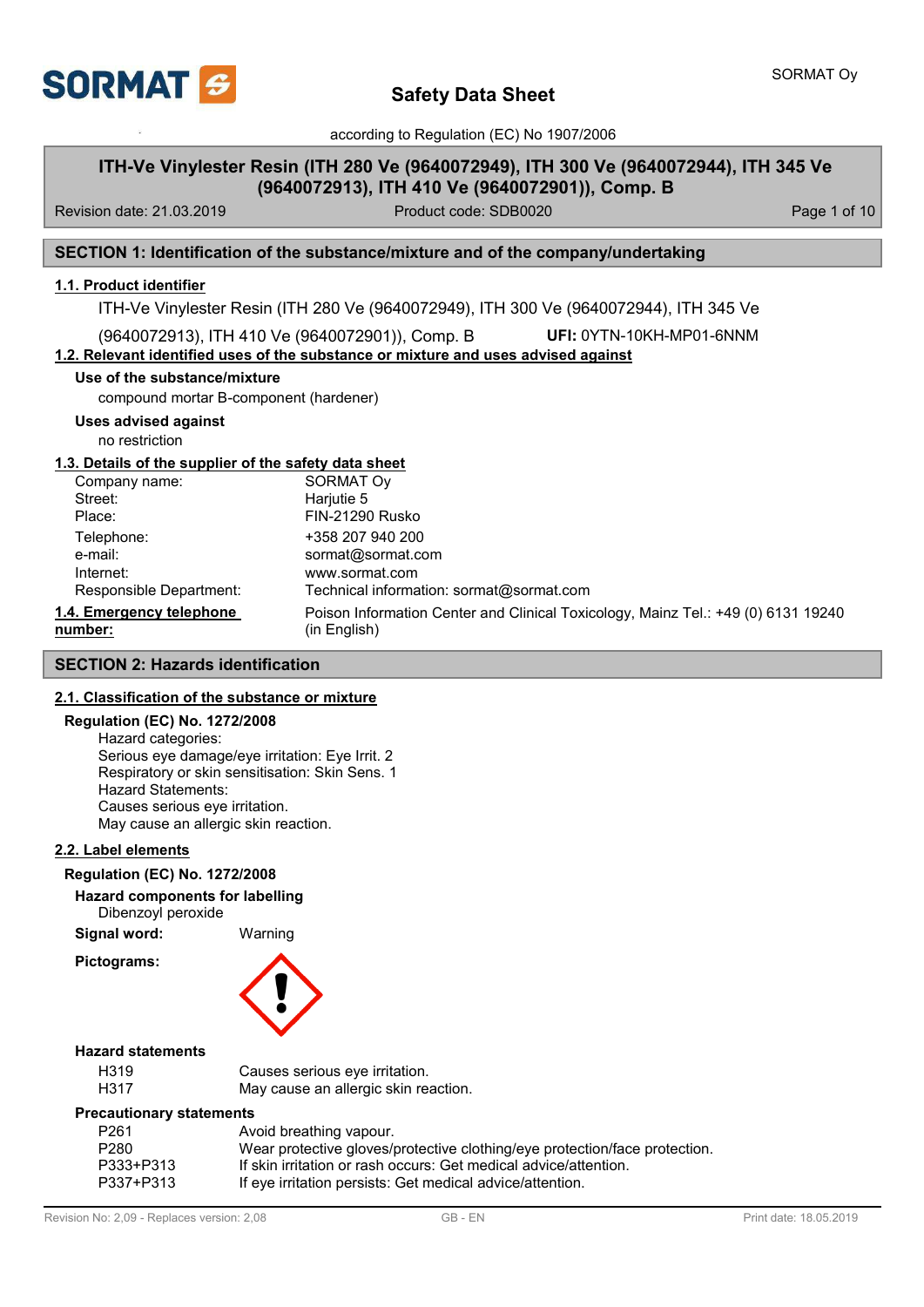

## **ITH-Ve Vinylester Resin (ITH 280 Ve (9640072949), ITH 300 Ve (9640072944), ITH 345 Ve (9640072913), ITH 410 Ve (9640072901)), Comp. B**

Revision date: 21.03.2019 **Product code: SDB0020** Product code: SDB0020

| P362+P364 | Take off contaminated clothing and wash it before reuse.                                              |
|-----------|-------------------------------------------------------------------------------------------------------|
| P501      | Dispose of contents/container in accordance with local/regional/national/international<br>regulation. |

#### **Additional advice on labelling**

For distribution to the general public:

P101 If medical advice is needed, have product container or label at hand.

P102 Keep out of the reach of children.

#### **2.3. Other hazards**

No information available.

### **SECTION 3: Composition/information on ingredients**

### **3.2. Mixtures**

#### **Hazardous components**

| CAS No    | Chemical name                                                                                                                                |  | Quantity |            |
|-----------|----------------------------------------------------------------------------------------------------------------------------------------------|--|----------|------------|
|           | IEC No<br>Index No<br>IREACH No                                                                                                              |  |          |            |
|           | IGHS Classification                                                                                                                          |  |          |            |
| $94-36-0$ | Dibenzoyl peroxide                                                                                                                           |  |          | $10 - 5\%$ |
|           | 1202-327-6<br>617-008-00-0<br>101-2119511472-50                                                                                              |  |          |            |
|           | Org. Perox. B, Eye Irrit. 2, Skin Sens. 1, Aquatic Acute 1 (M-Factor = 10), Aquatic Chronic 1 (M-Factor =  <br>10); H241 H319 H317 H400 H410 |  |          |            |

Full text of H and EUH statements: see section 16.

#### **Further Information**

The product has been tested for aquatic toxicity. The tests show no need for classification of the product as toxic and harmful to aquatic life. Test reports are available.

### **SECTION 4: First aid measures**

### **4.1. Description of first aid measures**

#### **General information**

First aider: Pay attention to self-protection! Take off immediately all contaminated clothing and wash it before reuse. Get medical advice/attention if you feel unwell.

### **After inhalation**

Provide fresh air. When in doubt or if symptoms are observed, get medical advice.

### **After contact with skin**

After contact with skin, wash immediately with plenty of water and soap. Take off immediately all contaminated clothing and wash it before reuse. Medical treatment necessary.

#### **After contact with eyes**

In case of contact with eyes flush immediately with plenty of flowing water for 10 to 15 minutes holding eyelids apart and consult an ophthalmologist. Remove contact lenses, if present and easy to do. Continue rinsing.

#### **After ingestion**

Do NOT induce vomiting. Rinse mouth thoroughly with water. Medical treatment necessary.

#### **4.2. Most important symptoms and effects, both acute and delayed**

May cause an allergic skin reaction. Causes serious eye irritation.

#### **4.3. Indication of any immediate medical attention and special treatment needed** Treat symptomatically.

### **SECTION 5: Firefighting measures**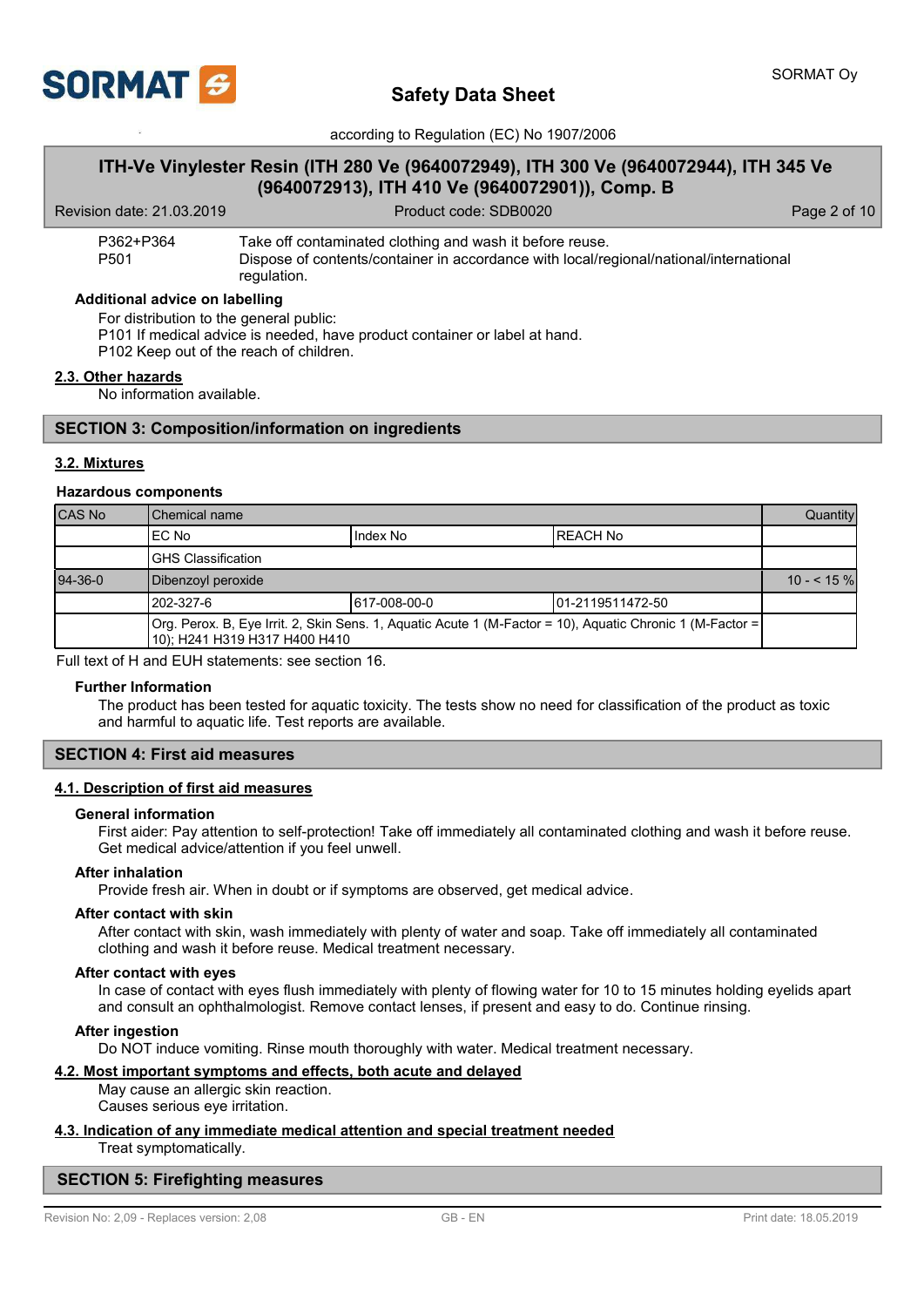

## **ITH-Ve Vinylester Resin (ITH 280 Ve (9640072949), ITH 300 Ve (9640072944), ITH 345 Ve (9640072913), ITH 410 Ve (9640072901)), Comp. B**

Revision date: 21.03.2019 **Product code: SDB0020** Product code: SDB0020 **Page 3 of 10** 

### **5.1. Extinguishing media**

### **Suitable extinguishing media**

Foam. Extinguishing powder Water spray jet Carbon dioxide (CO2).

#### **Unsuitable extinguishing media**

Full water jet

### **5.2. Special hazards arising from the substance or mixture**

Pyrolysis products, toxic Carbon monoxide

# **5.3. Advice for firefighters**

In case of fire and/or explosion do not breathe fumes.

Wear a self-contained breathing apparatus and chemical protective clothing. Full protection suit

### **Additional information**

Suppress gases/vapours/mists with water spray jet. Collect contaminated fire extinguishing water separately. Do not allow entering drains or surface water.

### **SECTION 6: Accidental release measures**

### **6.1. Personal precautions, protective equipment and emergency procedures**

Use personal protective equipment as required. Provide adequate ventilation. Avoid contact with skin, eyes and clothes.

#### **6.2. Environmental precautions**

Do not allow to enter into surface water or drains.

### **6.3. Methods and material for containment and cleaning up**

Collect spillage. Take up mechanically, placing in appropriate containers for disposal. Suitable material for taking up: Sand

Treat the recovered material as prescribed in the section on waste disposal. Retain contaminated washing water and dispose it.

### **6.4. Reference to other sections**

Safe handling: see section 7 Personal protection equipment: see section 8 Disposal: see section 13

### **SECTION 7: Handling and storage**

### **7.1. Precautions for safe handling**

### **Advice on safe handling**

Use only outdoors or in a well-ventilated area. Wear personal protection equipment (refer to section 8). Avoid contact with skin, eyes and clothes. When using do not eat, drink or smoke. Wash hands thoroughly after handling. Take off contaminated clothing and wash it before reuse.

### **7.2. Conditions for safe storage, including any incompatibilities**

### **Requirements for storage rooms and vessels**

Keep container tightly closed. Store in a place accessible by authorized persons only. Keep only in the original container in a cool, well-ventilated place.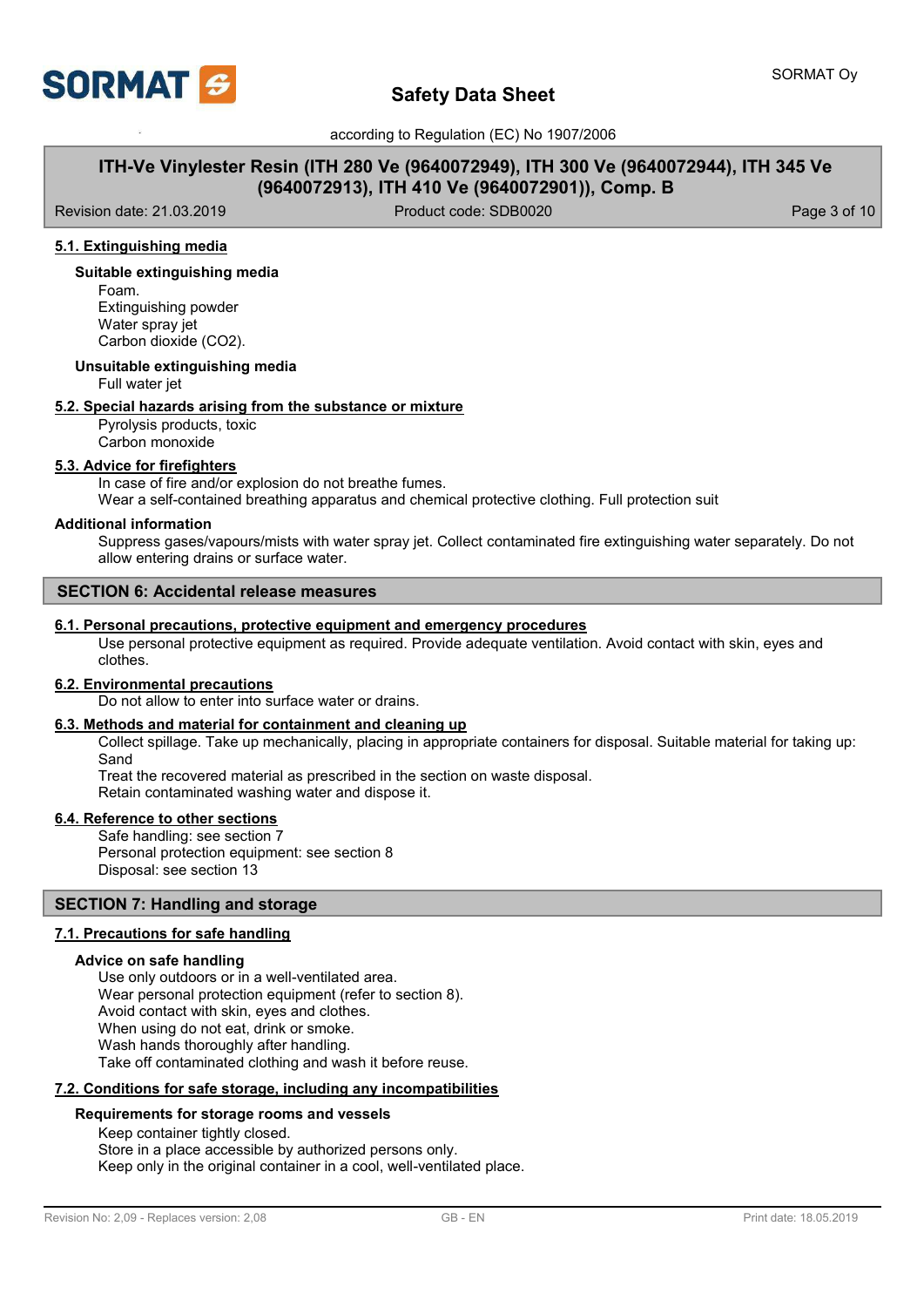

## **ITH-Ve Vinylester Resin (ITH 280 Ve (9640072949), ITH 300 Ve (9640072944), ITH 345 Ve (9640072913), ITH 410 Ve (9640072901)), Comp. B**

Revision date: 21.03.2019 **Product code: SDB0020** Product code: SDB0020

### **Hints on joint storage**

Do not store together with: Oxidising agent, strong Do not use for products which come into contact with the food stuffs.

### **Further information on storage conditions**

Keep container tightly closed in a cool place. storage temperature: 5 - 25°C

### **7.3. Specific end use(s)**

see section 1.2

### **SECTION 8: Exposure controls/personal protection**

### **8.1. Control parameters**

### **Exposure limits (EH40)**

| l CAS No | Substance          | ppm | mg/m <sup>3</sup> | fibres/ml | Category  | Origin |
|----------|--------------------|-----|-------------------|-----------|-----------|--------|
| 94-36-0  | Dibenzoyl peroxide |     | ы                 |           | TWA (8 h) | WEL    |
| 56-81-5  | Glycerol, mist     |     | 10I               |           | TWA (8 h) | WEL    |

#### **DNEL/DMEL values**

| l CAS No                 | Substance          |                |          |                   |
|--------------------------|--------------------|----------------|----------|-------------------|
| DNEL type                |                    | Exposure route | l Effect | Value             |
| $94-36-0$                | Dibenzoyl peroxide |                |          |                   |
| Consumer DNEL, long-term |                    | Ioral          | systemic | 2 mg/kg bw/day    |
| Worker DNEL, long-term   |                    | Idermal        | systemic | 13,3 mg/kg bw/day |
| Worker DNEL, long-term   |                    | inhalation     | systemic | 39 mg/ $m3$       |

### **PNEC values**

| CAS No                        | Substance                          |             |
|-------------------------------|------------------------------------|-------------|
|                               | Environmental compartment<br>Value |             |
| $94-36-0$                     | Dibenzoyl peroxide                 |             |
| Freshwater<br>$0,00002$ mg/l  |                                    |             |
| 0,000002 mg/l<br>Marine water |                                    |             |
| <b>I</b> Freshwater sediment  |                                    | 0,013 mg/kg |
|                               | $0,001$ mg/kg<br>Marine sediment   |             |

### **8.2. Exposure controls**



### **Appropriate engineering controls**

Provide adequate ventilation. If local exhaust ventilation is not possible or not sufficient, the entire working area must be ventilated by technical means.

### **Protective and hygiene measures**

Take off contaminated clothing and wash it before reuse. Draw up and observe skin protection programme. Wash hands thoroughly after handling. When using do not eat or drink.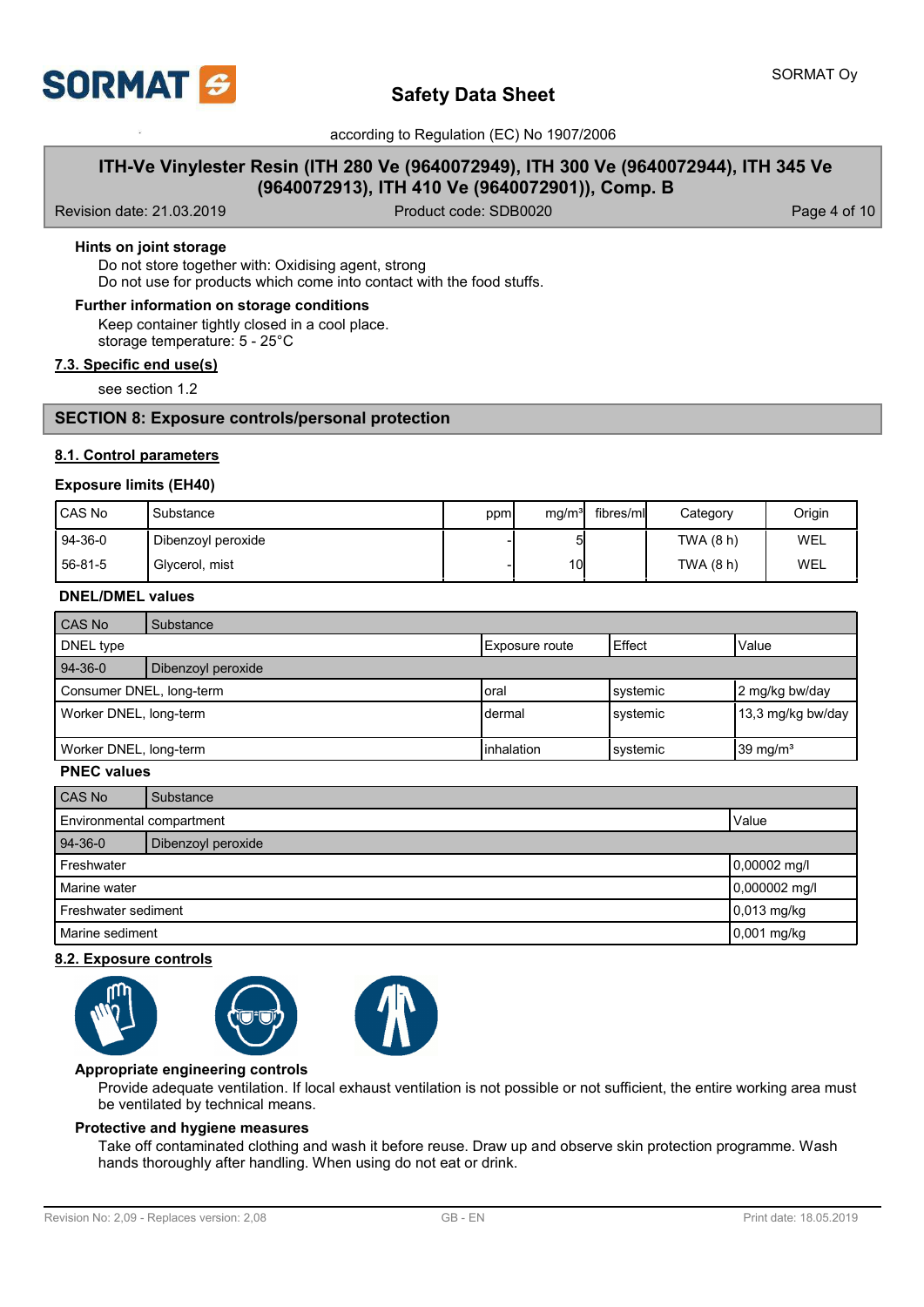

## **ITH-Ve Vinylester Resin (ITH 280 Ve (9640072949), ITH 300 Ve (9640072944), ITH 345 Ve (9640072913), ITH 410 Ve (9640072901)), Comp. B**

Revision date: 21.03.2019 **Product code: SDB0020** Product code: SDB0020

### **Eye/face protection**

Wear eye protection/face protection. Safety goggles with side shields are recommended.

### **Hand protection**

Recommended material: NBR (Nitrile rubber) Breakthrough time: > 480 min Thickness of the glove material: 0,5 mm DIN-/EN-Norms: EN 374

When handling with chemical substances, protective gloves must be worn with the CE-label including the four control digits. For special purposes, it is recommended to check the resistance to chemicals of the protective gloves mentioned above together with the supplier of these gloves.

### **Skin protection**

Wear suitable protective clothing.

### **Respiratory protection**

In case of inadequate ventilation wear respiratory protection. Respiratory protection with combination filter A1P2 (organic gases/vapors and particles)

### **SECTION 9: Physical and chemical properties**

### **9.1. Information on basic physical and chemical properties**

| Physical state:<br>Colour:<br>Odour:                     | Paste<br>black<br>characteristic                                                                       |
|----------------------------------------------------------|--------------------------------------------------------------------------------------------------------|
| pH-Value:                                                | not applicable                                                                                         |
| Changes in the physical state                            |                                                                                                        |
| Melting point:                                           | not determined                                                                                         |
| Initial boiling point and boiling range:                 | not determined                                                                                         |
| Flash point:                                             | not applicable                                                                                         |
| Flammability                                             |                                                                                                        |
| Solid:                                                   | not determined                                                                                         |
| Gas:                                                     | not applicable                                                                                         |
| Lower explosion limits:                                  | not determined                                                                                         |
| Upper explosion limits:                                  | not determined                                                                                         |
| <b>Auto-ignition temperature</b>                         |                                                                                                        |
| Solid:                                                   | not determined                                                                                         |
| Gas:                                                     | not applicable                                                                                         |
| Decomposition temperature:                               | not determined                                                                                         |
| <b>Oxidizing properties</b><br>Not oxidising.            |                                                                                                        |
| Available oxygen content $(\%)<1\%$<br>no classification |                                                                                                        |
| Vapour pressure:                                         | not determined                                                                                         |
| Density (at 20 °C):                                      | 1,59 $g/cm3$                                                                                           |
| Water solubility:                                        | The study does not need to be conducted<br>because the substance is known to be<br>insoluble in water. |
| <b>Solubility in other solvents</b>                      |                                                                                                        |

not determined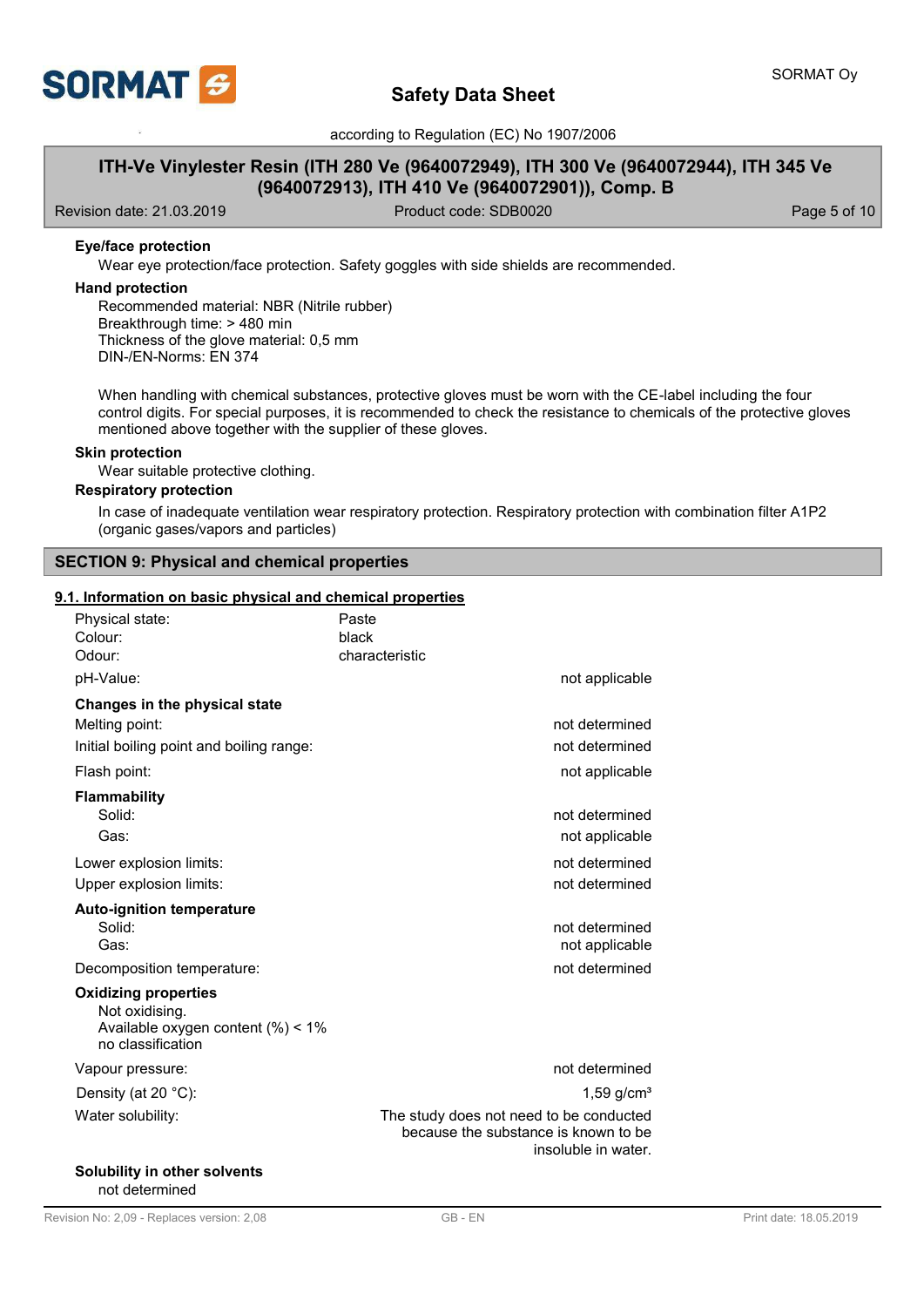

# **Safety Data Sheet**

according to Regulation (EC) No 1907/2006

# **ITH-Ve Vinylester Resin (ITH 280 Ve (9640072949), ITH 300 Ve (9640072944), ITH 345 Ve (9640072913), ITH 410 Ve (9640072901)), Comp. B**

| Revision date: 21.03.2019 | Product code: SDB0020 | Page 6 of 10 |
|---------------------------|-----------------------|--------------|
| Partition coefficient:    | not determined        |              |
| Vapour density:           | not determined        |              |
| Evaporation rate:         | not determined        |              |
| 9.2. Other information    |                       |              |

Solid content: not determined

### **SECTION 10: Stability and reactivity**

### **10.1. Reactivity**

see section 10.3

### **10.2. Chemical stability**

The product is stable under storage at normal ambient temperatures.

### **10.3. Possibility of hazardous reactions**

Violent reaction with: Oxidising agent

### **10.4. Conditions to avoid**

see section 7.2

### **10.5. Incompatible materials**

Oxidising agent, strong

### **10.6. Hazardous decomposition products**

Benzoic acid Benzene Biphenyl

### **SECTION 11: Toxicological information**

### **11.1. Information on toxicological effects**

#### **Acute toxicity**

| CAS No    | l Chemical name    |                        |                 |        |        |  |
|-----------|--------------------|------------------------|-----------------|--------|--------|--|
|           | Exposure route     | <b>Dose</b>            | <b>S</b> pecies | Source | Method |  |
| $94-36-0$ | Dibenzoyl peroxide |                        |                 |        |        |  |
|           | loral              | >5000<br>∟D50<br>mg/kg | lRat            |        |        |  |

### **Additional information on tests**

The mixture is classified as hazardous according to regulation (EC) No 1272/2008 [CLP].

## **SECTION 12: Ecological information**

## **12.1. Toxicity**

The product is not: Ecotoxic.

OECD 201 (Desmodesmus subspicatus )  $IC10: (0 - 72 h) = 30 mg/l$  $IC50: (0 - 72 h) = 150 mg/l$ 

OECD 202 (Daphnia magna) EC0/NOEC  $(48h) = 100$  mg/l<br>EC50  $(48h) = >500$ EC50  $(48h) = 500$  mg/l<br>EC100  $(48h) = 500$  mg/  $(48h) = \frac{500 \text{ mg}}{h}$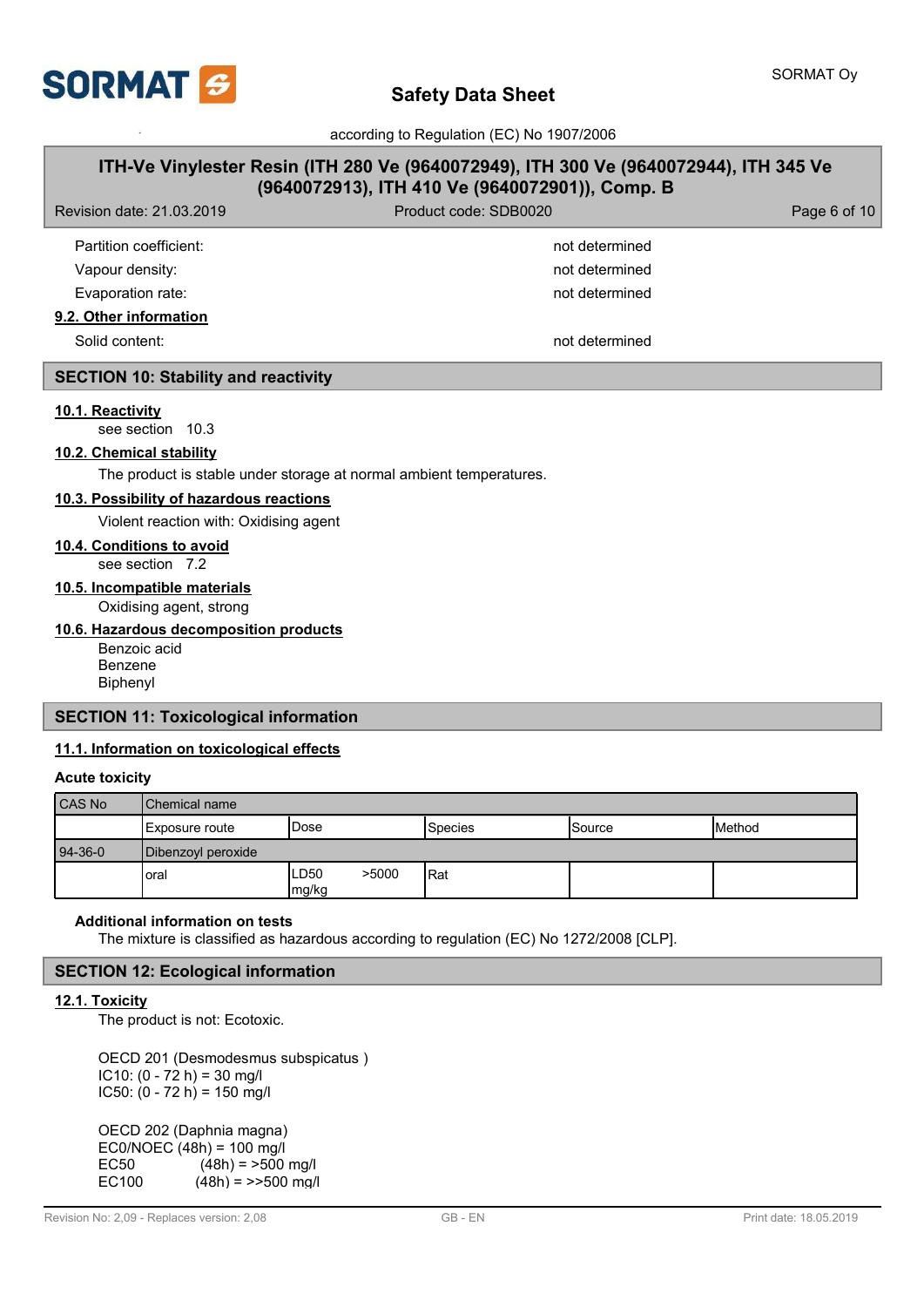

## **ITH-Ve Vinylester Resin (ITH 280 Ve (9640072949), ITH 300 Ve (9640072944), ITH 345 Ve (9640072913), ITH 410 Ve (9640072901)), Comp. B**

Revision date: 21.03.2019 **Product code: SDB0020** Page 7 of 10

| LC50<br>LC100 | OECD 203 (Danio rerio)<br>LC0/NOEC: 250 mg/l<br>$:$ > 500 mg/l<br>: $>> 500$ mg/l |                           |                     |                  |                                            |                     |        |
|---------------|-----------------------------------------------------------------------------------|---------------------------|---------------------|------------------|--------------------------------------------|---------------------|--------|
| CAS No        | Chemical name                                                                     |                           |                     |                  |                                            |                     |        |
|               | Aquatic toxicity                                                                  | Dose                      |                     |                  | [h]   [d] Species                          | Source              | Method |
| $94-36-0$     | Dibenzoyl peroxide                                                                |                           |                     |                  |                                            |                     |        |
|               | Acute fish toxicity                                                               | <b>LC50</b><br>mg/l       | 0,0602              |                  | 96 hOncorhynchus mykiss<br>(Rainbow trout) | OECD <sub>203</sub> |        |
|               | Acute algae toxicity                                                              | ErC <sub>50</sub><br>mg/l | 0,0711              |                  | 72 hlPseudokirchneriella<br>subcapitata    | OECD <sub>201</sub> |        |
|               | Acute crustacea toxicity                                                          | <b>EC50</b>               | $0,11 \text{ mq/l}$ |                  | 48 h Daphnia magna (Big<br>water flea)     | OECD <sub>202</sub> |        |
|               | Algea toxicity                                                                    | <b>NOEC</b>               | $0.02$ mg/l         |                  | 3 dlPseudokirchneriella<br>subcapitata     | OECD <sub>201</sub> |        |
|               | Crustacea toxicity                                                                | <b>NOEC</b><br>mg/l       | 0,001               |                  | 21 d Daphnia magna (Big<br>water flea)     | OECD <sub>211</sub> |        |
|               | Acute bacteria toxicity                                                           | $(35 \text{ mg/l})$       |                     | 0.5 <sub>h</sub> |                                            | OECD 209            |        |

### **12.2. Persistence and degradability**

The product has not been tested.

| <b>CAS No</b> | <b>IChemical name</b>                               |        |    |         |
|---------------|-----------------------------------------------------|--------|----|---------|
|               | <b>I</b> Method                                     | lValue |    | ISource |
|               | <b>IEvaluation</b>                                  |        |    |         |
| 94-36-0       | Dibenzoyl peroxide                                  |        |    |         |
|               | OECD 301D                                           | 71%    | 28 |         |
|               | Readily biodegradable (according to OECD criteria). |        |    |         |

#### **12.3. Bioaccumulative potential**

The product has not been tested.

### **Partition coefficient n-octanol/water**

| <b>CAS No</b> | <b>Chemical name</b>    | Pow<br>Loa              |
|---------------|-------------------------|-------------------------|
| 94-36-0       | peroxide<br>∴ Dibenzoyi | $\mathsf{v},\mathsf{z}$ |

#### **12.4. Mobility in soil**

The product has not been tested.

### **12.5. Results of PBT and vPvB assessment**

The product has not been tested.

#### **12.6. Other adverse effects**

No information available.

#### **Further information**

Do not allow to enter into surface water or drains. Do not allow to enter into soil/subsoil.

### **SECTION 13: Disposal considerations**

### **13.1. Waste treatment methods**

### **Advice on disposal**

The following waste code numbers from the European Waste Catalog (EWC) are considered as recommendations. Dispose of waste according to applicable legislation. Do not allow to enter into surface water or drains. Do not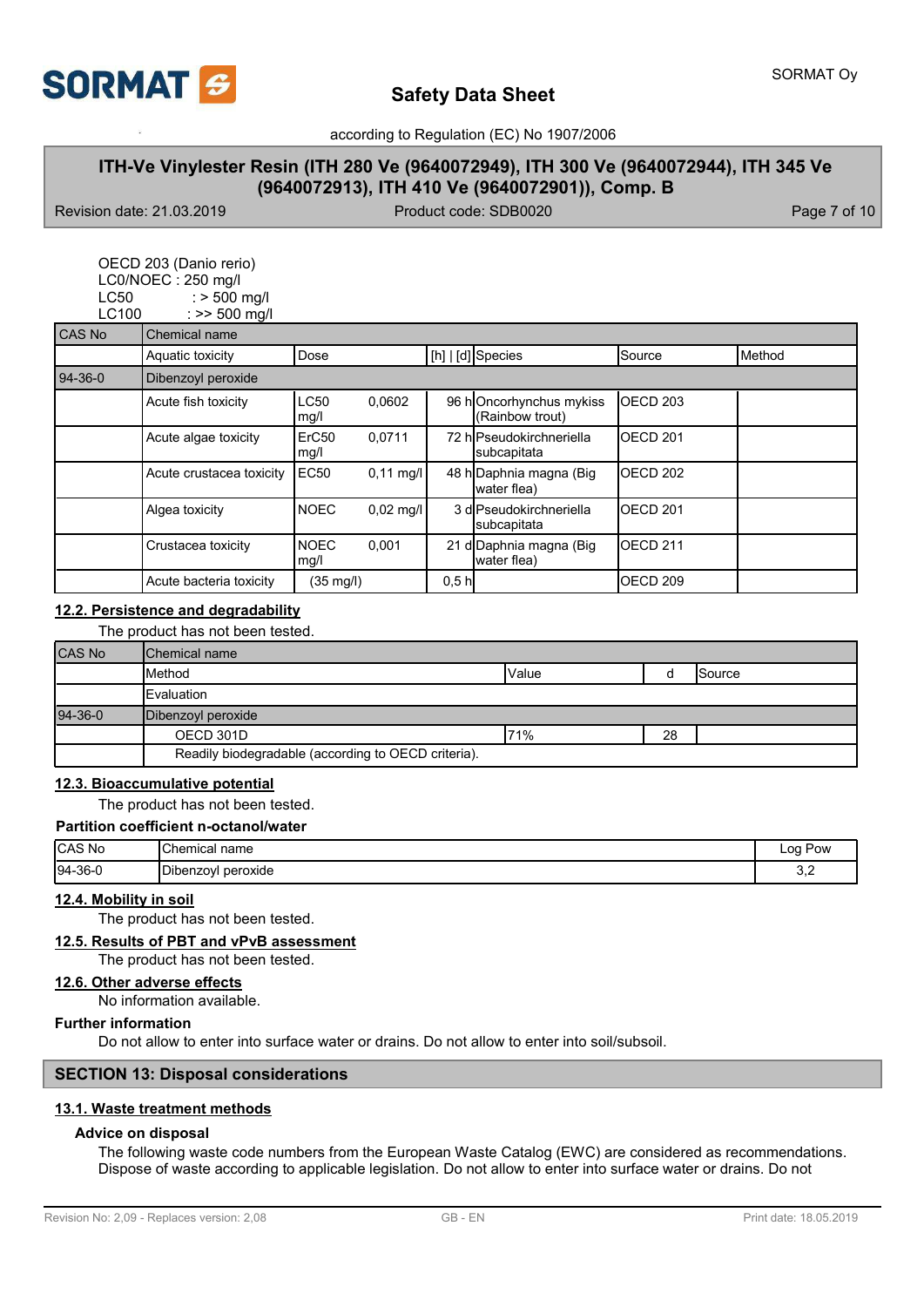

## **ITH-Ve Vinylester Resin (ITH 280 Ve (9640072949), ITH 300 Ve (9640072944), ITH 345 Ve (9640072913), ITH 410 Ve (9640072901)), Comp. B**

Revision date: 21.03.2019 **Product code: SDB0020** Product code: SDB0020

allow to enter into soil/subsoil.

### **Waste disposal number of waste from residues/unused products**

080409 WASTES FROM THE MANUFACTURE, FORMULATION, SUPPLY AND USE (MFSU) OF COATINGS (PAINTS, VARNISHES AND VITREOUS ENAMELS), ADHESIVES, SEALANTS AND PRINTING INKS; wastes from MFSU of adhesives and sealants (including waterproofing products); waste adhesives and sealants containing organic solvents or other hazardous substances; hazardous waste

#### **Waste disposal number of used product**

WASTES FROM THE MANUFACTURE, FORMULATION, SUPPLY AND USE (MFSU) OF COATINGS (PAINTS, VARNISHES AND VITREOUS ENAMELS), ADHESIVES, SEALANTS AND PRINTING INKS; wastes from MFSU of adhesives and sealants (including waterproofing products); waste adhesives and sealants containing organic solvents or other hazardous substances; hazardous waste 080409

### **Waste disposal number of contaminated packaging**

WASTE PACKAGING; ABSORBENTS, WIPING CLOTHS, FILTER MATERIALS AND PROTECTIVE CLOTHING NOT OTHERWISE SPECIFIED; packaging (including separately collected municipal packaging waste); packaging containing residues of or contaminated by hazardous substances; hazardous waste 150110

### **SECTION 14: Transport information**

### **Land transport (ADR/RID)**

| 14.1. UN number:                                                                           | No dangerous good in sense of this transport regulation. |
|--------------------------------------------------------------------------------------------|----------------------------------------------------------|
| 14.2. UN proper shipping name:                                                             | No dangerous good in sense of this transport regulation. |
| <u>14.3. Transport hazard class(es):</u>                                                   | No dangerous good in sense of this transport regulation. |
| 14.4. Packing group:                                                                       | No dangerous good in sense of this transport regulation. |
| Inland waterways transport (ADN)                                                           |                                                          |
| 14.1. UN number:                                                                           | No dangerous good in sense of this transport regulation. |
| 14.2. UN proper shipping name:                                                             | No dangerous good in sense of this transport regulation. |
| 14.3. Transport hazard class(es):                                                          | No dangerous good in sense of this transport regulation. |
| 14.4. Packing group:                                                                       | No dangerous good in sense of this transport regulation. |
| <b>Marine transport (IMDG)</b>                                                             |                                                          |
| 14.1. UN number:                                                                           | No dangerous good in sense of this transport regulation. |
| 14.2. UN proper shipping name:                                                             | No dangerous good in sense of this transport regulation. |
| 14.3. Transport hazard class(es):                                                          | No dangerous good in sense of this transport regulation. |
| 14.4. Packing group:                                                                       | No dangerous good in sense of this transport regulation. |
| Air transport (ICAO-TI/IATA-DGR)                                                           |                                                          |
| 14.1. UN number:                                                                           | No dangerous good in sense of this transport regulation. |
| 14.2. UN proper shipping name:                                                             | No dangerous good in sense of this transport regulation. |
| 14.3. Transport hazard class(es):                                                          | No dangerous good in sense of this transport regulation. |
| 14.4. Packing group:                                                                       | No dangerous good in sense of this transport regulation. |
| 14.5. Environmental hazards                                                                |                                                          |
| ENVIRONMENTALLY HAZARDOUS:                                                                 | no                                                       |
| 14.6. Special precautions for user<br>No information available.                            |                                                          |
| 14.7. Transport in bulk according to Annex II of Marpol and the IBC Code<br>not applicable |                                                          |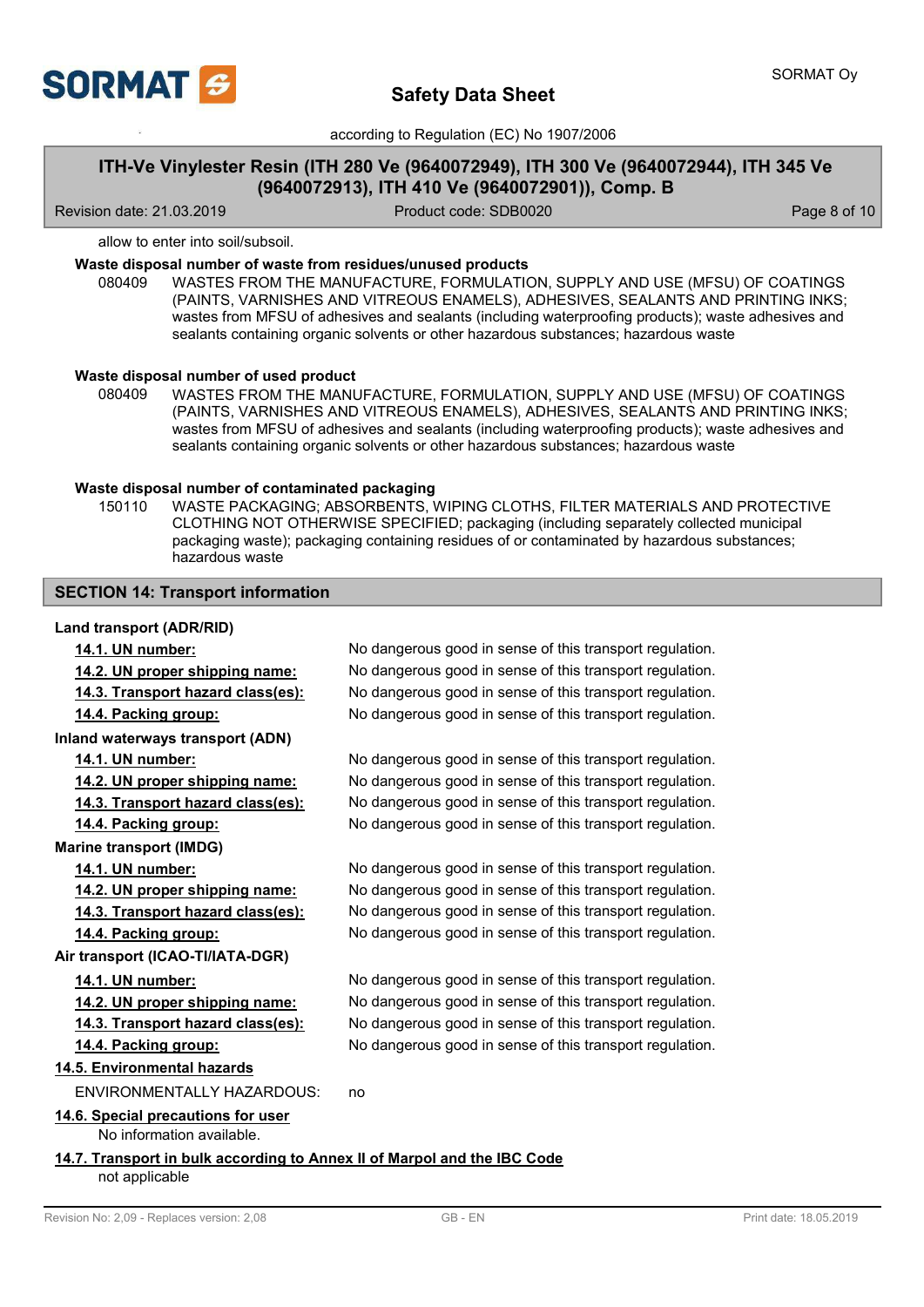

# **Safety Data Sheet**

according to Regulation (EC) No 1907/2006

## **ITH-Ve Vinylester Resin (ITH 280 Ve (9640072949), ITH 300 Ve (9640072944), ITH 345 Ve (9640072913), ITH 410 Ve (9640072901)), Comp. B**

Revision date: 21.03.2019 **Product code: SDB0020** Product code: SDB0020

### **SECTION 15: Regulatory information**

### **15.1. Safety, health and environmental regulations/legislation specific for the substance or mixture**

### **EU regulatory information**

Information according to 2012/18/EU (SEVESO III): Not subject to 2012/18/EU (SEVESO III)

### **Additional information**

VOC content: 4,3 % (DIN EN ISO 11890-2)

To follow: 850/2004/EC , 79/117/EEC , 689/2008/EC

### **National regulatory information**

Observe restrictions to employment for juvenils according to the 'juvenile work protection guideline' (94/33/EC). Employment restrictions: Water contaminating class (D): 1 - slightly water contaminating Skin resorption/Sensitization: Causes allergic hypersensitivity reactions.

### **15.2. Chemical safety assessment**

Chemical safety assessments for substances in this mixture were not carried out.

### **SECTION 16: Other information**

#### **Changes**

This data sheet contains changes from the previous version in section(s): 1.1 (UFI).

### **Abbreviations and acronyms**

ADN: Accord européen relativ au transport international des marchandises Dangereuses par voie de Navigation (European Agreement concerning the International Carriage of Dangerous Goods by Inland Waterways) ADR: Accord européen sur le transport des marchandises dangereuses par route (European Agreement concerning the International Carriage of Dangerous Goods by Road) CAS: Chemical Abstracts Service CLP: Classification, Labeling and Packaging DMEL: Derived Minimal Effect level DNEL: Derived No Effect Level EC50: Effective concentration, 50% IATA: International Air Transport Association IATA-DGR: Dangerous Goods Regulations (DRG) for the air transport (IATA) ICAO: International Civil Aviation Organization IC50: Inhibitory concentration, 50% IMDG: International Maritime Code for Dangerous Goods LC50: Lethal concentration, 50% LD50: Lethal dose, 50% NOEC: No Observed Effect Concentration OECD: Oragnisation for Economic Co-operation and Development PBT: persistent, bioaccumulative and toxic vPvB: very persistent and very bioaccumulative PNEC: Predicted No Effect Concentration REACH: Registration, Evaluation, Authorisation and Restriction of Chemicals RID: Règlement concernant le transport international ferroviaire de marchandises dangereuses (Regulations Concerning the International Carriage of Dangerous Goods by Rail) VOC: Volatile organic compound Aquatic Acute 1: Acute aquatic hazard, Category 1 Aquatic Chronic 1: Long-term aquatic hazard, Category 1